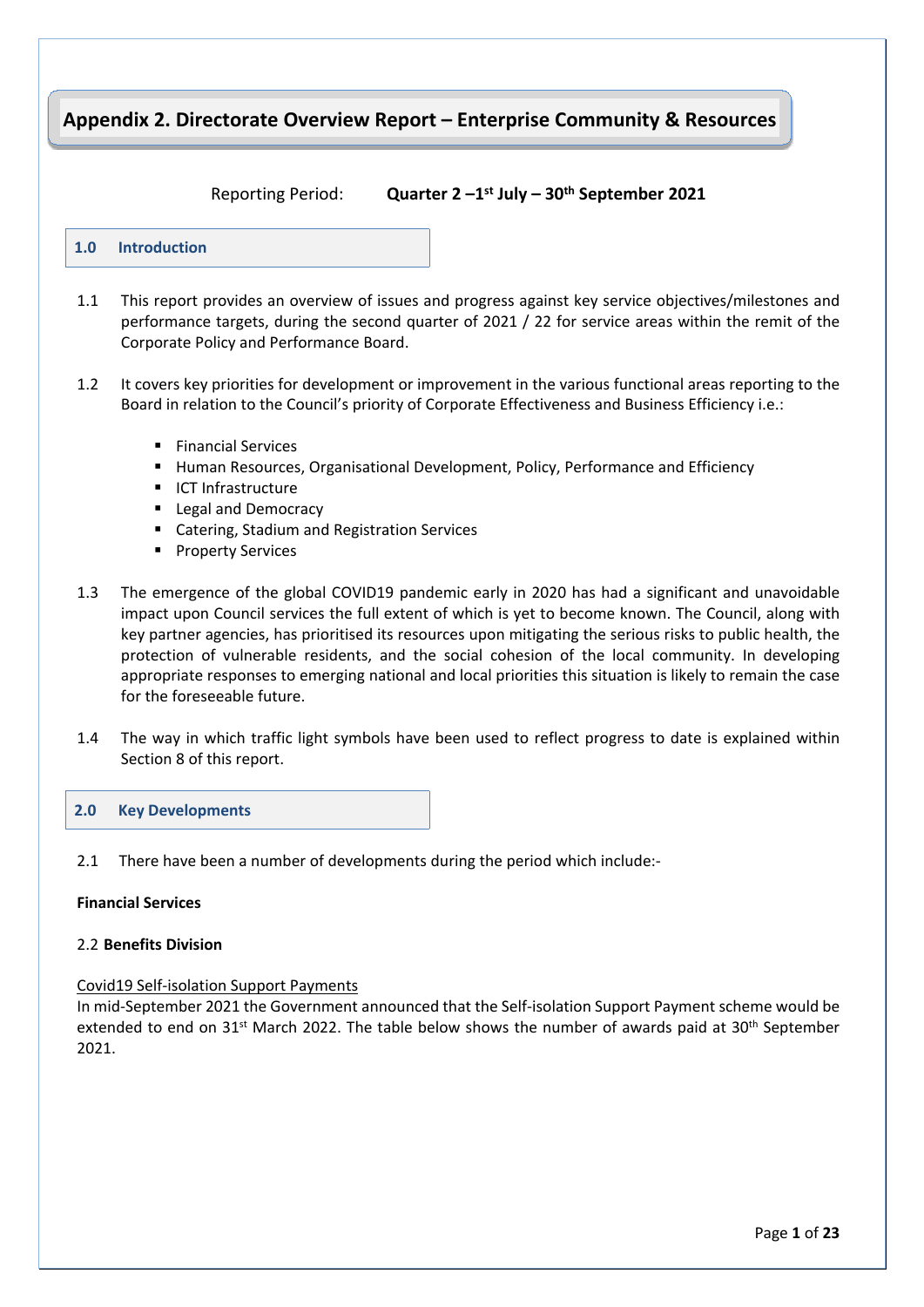#### Self-isolation Payment awards at 30<sup>th</sup> September 2021

| SIP Awards            | Mandatory | Discretionary |
|-----------------------|-----------|---------------|
| <b>Fund available</b> | £407,000  | £275,000      |
| No. of awards         | 729       | 329           |
| Current spend         | £364,500  | £164.500      |

## Universal Credit Implementation

The Department for Works and Pensions (DWP) statistics indicate at 12<sup>th</sup> August 2021 there were 15,968 people within Halton claiming Universal Credit. By way of providing context, in March 2020 there were 10,918 Halton residents claiming Universal Credit, and this illustrates the impact of Covid19.

#### Processing Times

At 30th September 2021 processing times for Housing Benefit and Council Tax Reduction were as follows: new claims 16.80 days and changes in circumstances 12.97 days.

## 2.3 **Audit, Procurement & Operational Finance Division**

#### Insurance

2021 has already proven to be very difficult year in the insurance market with challenging conditions continuing due to insurer capacity reducing and increasing rates. The changes in the market and upward pressure on premiums had started well before the onset of the global coronavirus pandemic, which has further exacerbated the situation. It is recognised that we are now in the hardest general insurance market for more than 20 years, not just for the public sector but across all sectors.

In terms of the Council's insurance arrangements, we are currently approaching the end of the third year of the casualty insurance contract which has an option to extend for up to two additional years. The Council is currently awaiting confirmation from the insurer on their intentions in relation to the two year extension of the long term agreement. Experience from other insured bodies has shown that some insurers are seeking additional premium or requiring the insured to accept a higher level of self-insurance.

#### Procurement – Green Paper

Following the UK's withdrawal from the European Union the future of how publically funded bodies are to procure the goods and services they need is under Government consultation. The requirement to publish tenders in the Official Journal of the European Journal (OJEU) via Tenders Electronic Daily (TED) has been replaced by a UK system called Find a Tender (FTS).

The Government is currently reviewing the feedback provided during the consultation on the Green Paper, which will then hopefully allow them to draft legislation to assist in their stated aim of speeding up and simplifying procurement processes.

## Invoice Processing Performance

The Council has paid 93.4% of its invoices within 30 days during 2021/22 to date. The calculation includes invoices where payment is delayed due to the invoice being in dispute. The comparator figure for 2020/21 was 92.6%.

## 2.4 **Revenues and Financial Management Division**

## 2021/22 Quarter 1 Spending

For the financial year to 30 June 2021, overall Council operational net spending (excluding Covid) was £25.8m against a budget of £25.6m, resulting in an overspend position to date against budget of £0.2m. The forecast position for the year to 31 March 2022 was a prudently estimated overspend of £4.7m.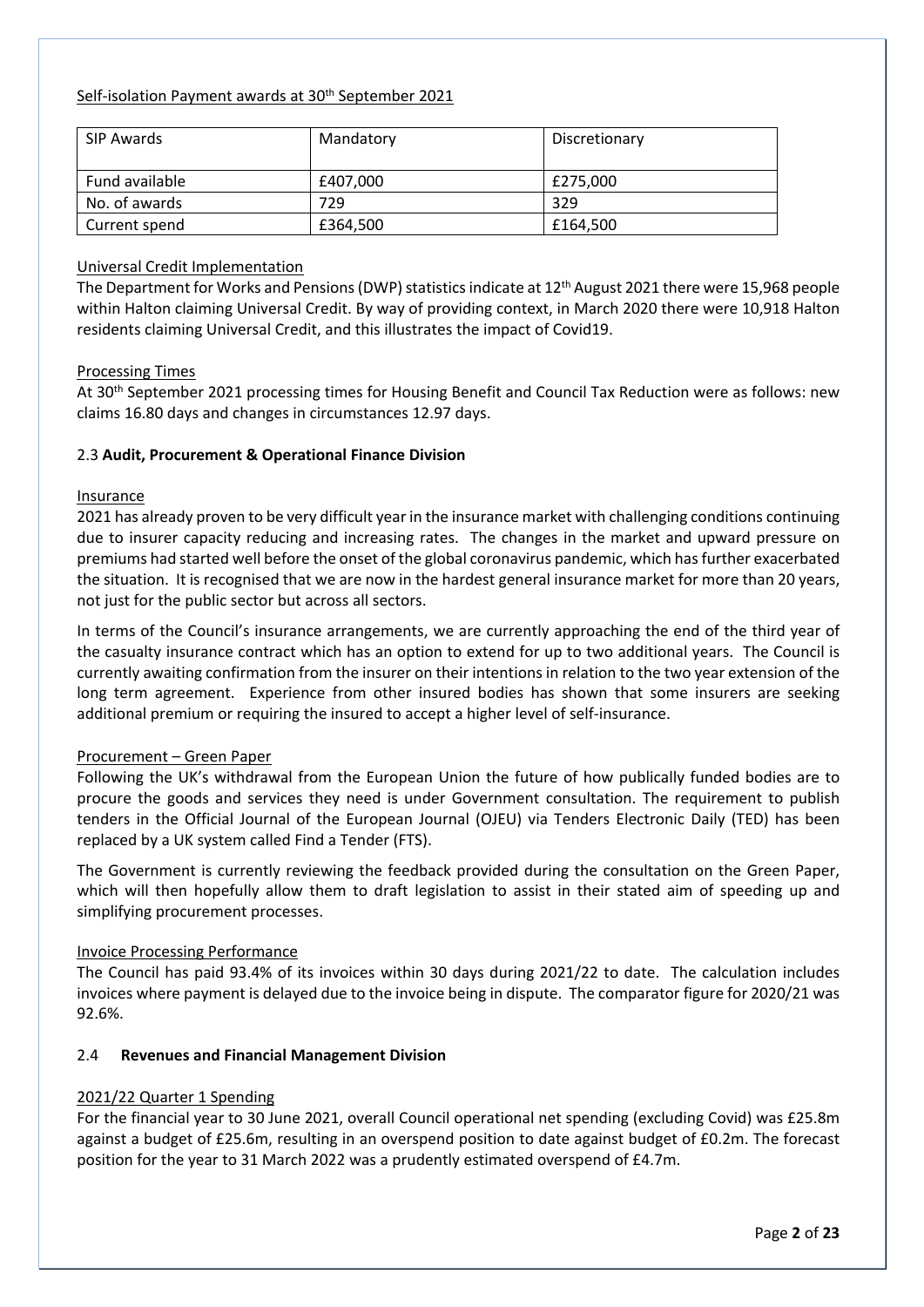Covid costs and loss of income for the first quarter of the year totals £3.9m, with forecast costs through to the end of the year of £12.5m. It is expected these costs will be funded in full from Government grant.

Capital spending at 30 June 2021 totalled £2.990m, which is 97% of the planned spending of £3.071m at this stage. This represents 8% of the total Capital Programme of £35.118m (which assumes a 20% slippage between years).

The updated medium term financial forecast and half year Council wide spending will both be reported to Executive Board on 18 November 2021.

#### Council Tax and Business Rate Collection

Council tax collection for the  $2^{nd}$  quarter of the year is 54.58%, up 0.69% on this point last year and down by 0.47% from that reported in 2019/20. Cash collection for the year to date is £39.483m, which includes £1.116m collected in relation to previous year debts.

Business rates collection for the year to 30 September 2021 is 54.76%, up 1.16% on this point last year but down by 2.64% from that reported for the same period in 2019/20. Cash collected for the year to date is £29.668m.

#### Breathing Space

From 04 May 2021 the Debt Respite Scheme (Breathing Space) gave someone in problem debt the right to legal protections from their creditors. There are two types of breathing space: a standard breathing space and a mental health crisis breathing space. As at 30 September 2021 the Council has in place 97 Breathing Space applications for debts totalling £0.179m. The breakdown of which is as follows:

Council Tax – 56 applications, value of debt £0.119m

Sundry Debts – 4 applications, value of debt £0.008m

Mersey Gateway – 37 applications, value of debt £0.052m

#### **Human Resources, Organisational Development, Policy, Performance and Efficiency**

**2.5** The Efficiency, Resourcing & Recruitment Service has come under significant pressure as a result of unprecedented demand for recruitment across the council, and schools. The graphic below shows the pattern of demand over the year to date and as can be seen, recruitment to Council services it is at unprecedented levels. School recruitment hit a higher than average peak over the summer and then fell away, although current vacancy numbers are higher than would normally be expected at this time of year.

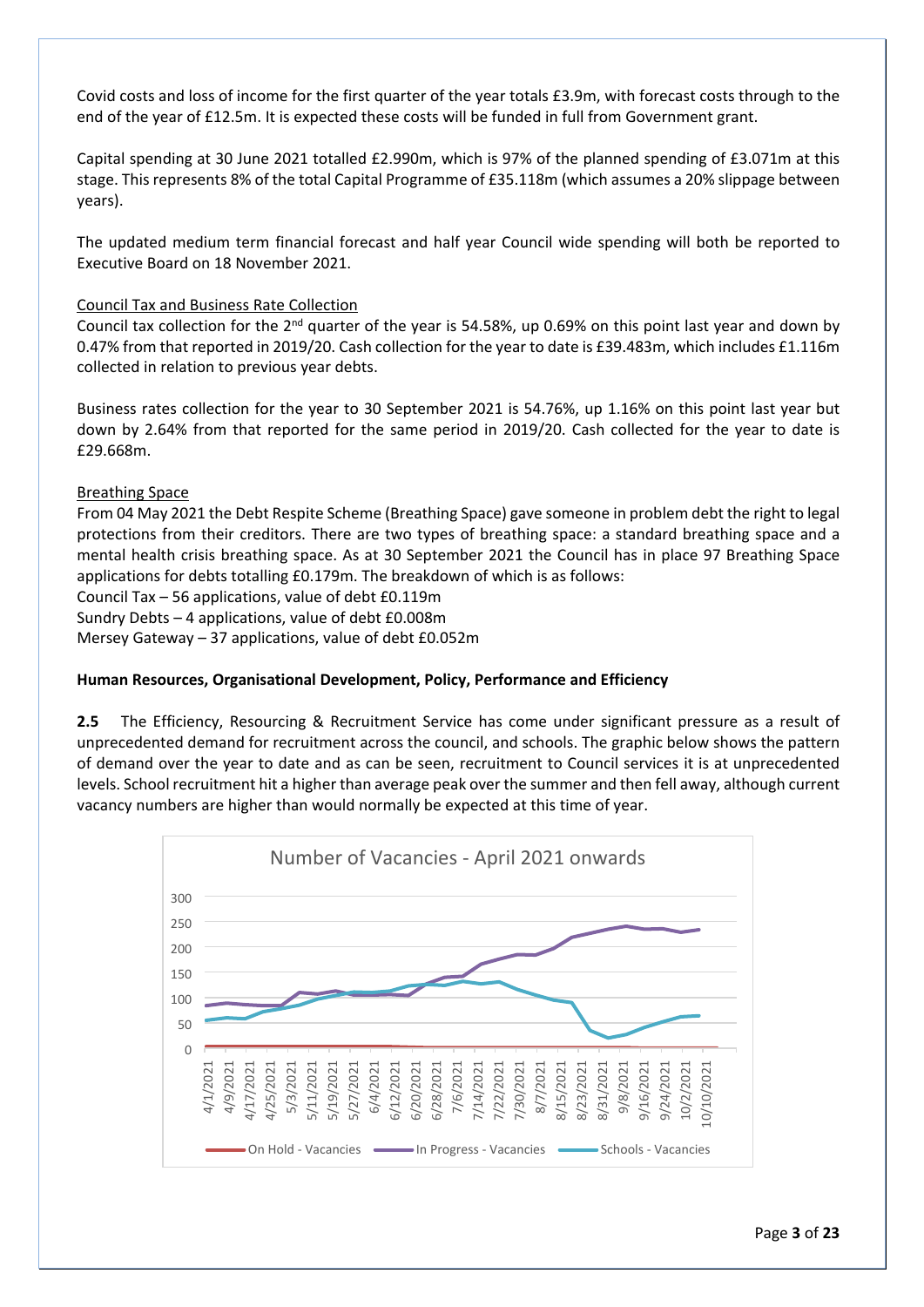Given the resources available, there is no scope to intensify activity to meet demand, instead some services will experience slower recruitment until such time as demand subsides.

Consultation with neighbouring authority's reveals a similar picture, with all LCR Council's enduring low applicant numbers for many posts, and the completion of recruitment procedures resulting in no appointment. It is clear that the dynamics of the sub-regional labour market have altered during 2021, although research has not yet firmly concluded why that is. Over the coming month's analysis will continue, however it is clear that some services cannot be optimally resourced because the labour market will not supply sufficient people.

A new Organisational Development & Performance Management Service went live on 1<sup>st</sup> July. The merging of these two business disciplines into one coherent service model now connects business planning, performance monitoring, and Organisational Development under a single management line. They use performance information (both employee and service based) to inform the development of OD interventions and programmes will now begin to take place, to enhance delivery against the key objectives set out in business plans and ultimately contribute to the delivery of the Council's priorities.

The policy framework developed in 2020 to enable the Council to safely return physical premises and work spaces to operation following the 'lockdown' between March and July 2020 and Nov – Dec 2020 has now been revised and updated. The Policy function within the Department has played a pivotal role in coordinating a temporary policy position which permits safe return to office spaces of staff who have been homeworking, but wish to reconnect with the office environment, from 1<sup>st</sup> October 2021. A report on the take up of this will be made in the Q3 monitoring report.

As of 1<sup>st</sup> September 2021, team meetings and one-to-one sessions have been reintroduced to staff groups who remain working remotely. The aim is to re-build team and manager-employee relationships effectively following the disruption created by the pandemic. Guidelines to staff are clear and risk is minimised. This approach has been taken up in many areas and is proving successful.

During the quarter, preparations were made for a return to face-to-face delivery of learning and development activity. This is set against a COVID-safe protocol and has resumed safely and successfully.

Linked to the above, it was previously reported that the Council had considered its options around how employee capability, working practices, premises and technology can be combined to ensure an effective organisation for the future, and the basis of a structured 'Future Work' change programme had been developed. The work associated with this programme will commence in spring 2022.

The Council published its Public Sector Apprenticeship Report 2021 (April 2020 – March 2021). All public sector bodies that employ 250 staff or more are required to complete an annual report on their progress towards meeting their public sector apprenticeships target. Link:

(<https://www3.halton.gov.uk/Pages/councildemocracy/opendata/transparency.aspx>

The service is currently exploring the appointment of another new hire HR Division apprentice and also developing a career qualification framework (linked to CIPFA approved qualifications) within the Finance Division to initially appoint 2 apprentices.

## **ICT and Administration**

## **2.6 Return to the Office:**

As the Authority begins the process of staff returning to the office ICT Services have enabled all 'green' desks with the required equipment (minus laptop) that staff would have had pre-lockdown/Home Working Plan. We are aware that staff needed to take equipment home at the start of the lockdown.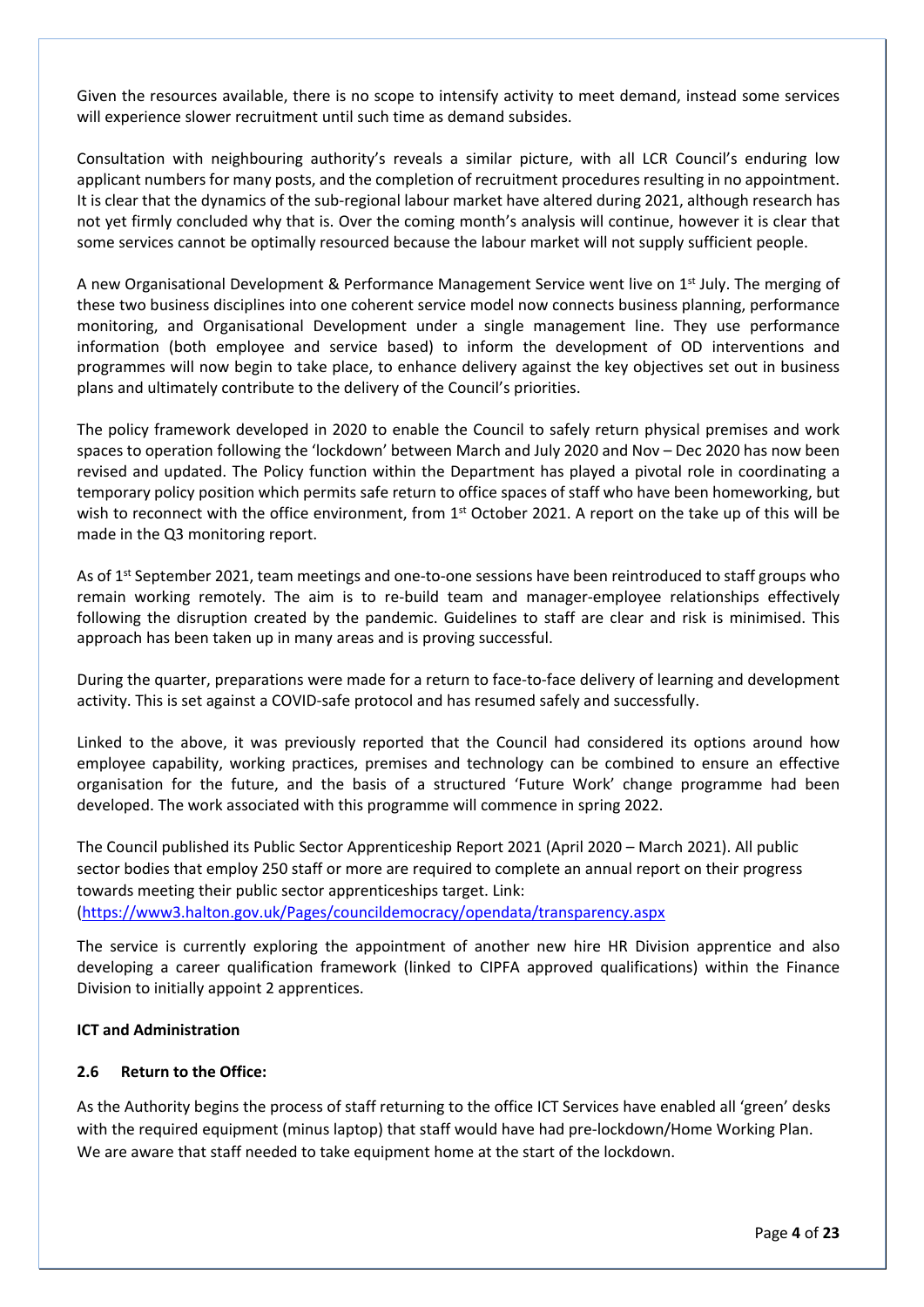When more than 50% occupancy is allowed staff may need to bring equipment back into the office to work on 'red' desks – ICT Services will not be able to provide additional equipment for any of the 'red' desks moving forwards – this has to be done from equipment that staff have taken home. If any members of staff needs assistance with assembling equipment on a 'red' desk then please contact the ICT Helpdesk in the first instance. If any colleague feels that it is appropriate for an individual to have a complete set-up in work as well as at home then of course we can facilitate this once an appropriate Cost Code has been provided.

**Sickness levels,** remained over this quarter at a reasonable level with only a small number of staff testing positive with COVID symptoms. One Stop Shop staffing issues noted and discussed within the next section.

The ICT teams covered all emergency calls over this continued period of home working effectively, with all calls resolved quickly without any disruption to key services. Software Systems and Hardware maintenance plans remain in place linked to out of hours and weekend working to compliment extended front-line working hours.

The Halton Cloud continues to support all 2600 desktop users with an average of 1800 concurrent users connected into services at any one time from home, system uptime over this quarter has been excellent, whilst accommodating a considerable number of changes and adaptations to the requirements profile of our user base over this extended period of the pandemic.

The recent issue with access into the corporate email system was resolved as the sixteen associated data bases linked to the service corrupted during an essential weekend upgrade this in turn slowed email services down, no email or total loss of service was experienced. This issue caused a disruption of service on the Monday morning leading to minimal disruption as the system was reconfigured. The infrastructure teams dealt with the issue as quickly as the technology stack allowed resolving the problem. Given the extent of the issue this caused delays over a two day period. Further measures are in place to limit any further disruption but as with any complex system out of the ordinary one off issues can occur that cannot be planned for given the complexity of the systems in place.

Considerable efforts continue to be made to enhance online meeting capability, with new and innovative solutions under development to enhance hybrid working within Teams and Skype as the authority starts to return to the office environment as well as promotes home working where possible over the next few months.

**2.7 The Records Management Facility** is fully operational and supporting the authority and its clients with new services being developed supporting the authority through centralising data and improving secure access to physical as well as digital data sets.

- Incoming mail scanning (corporate)
- Hybrid mail (corporate)
- RMU Office now open at Picow Farm Road
- Sefton invoicing contract services delivered throughout the lockdown
- Cemeteries support
- Open Spaces Service support
- Courier service

Warehouse: RMU staff, observing social distancing, are continuing to work on warehouse tasks as required. **Data retention in SharePoint (SP):** creating a process to prepare SP data for migration to the new SP environment is underway. This will align with the corporate wide Records Retention Policy.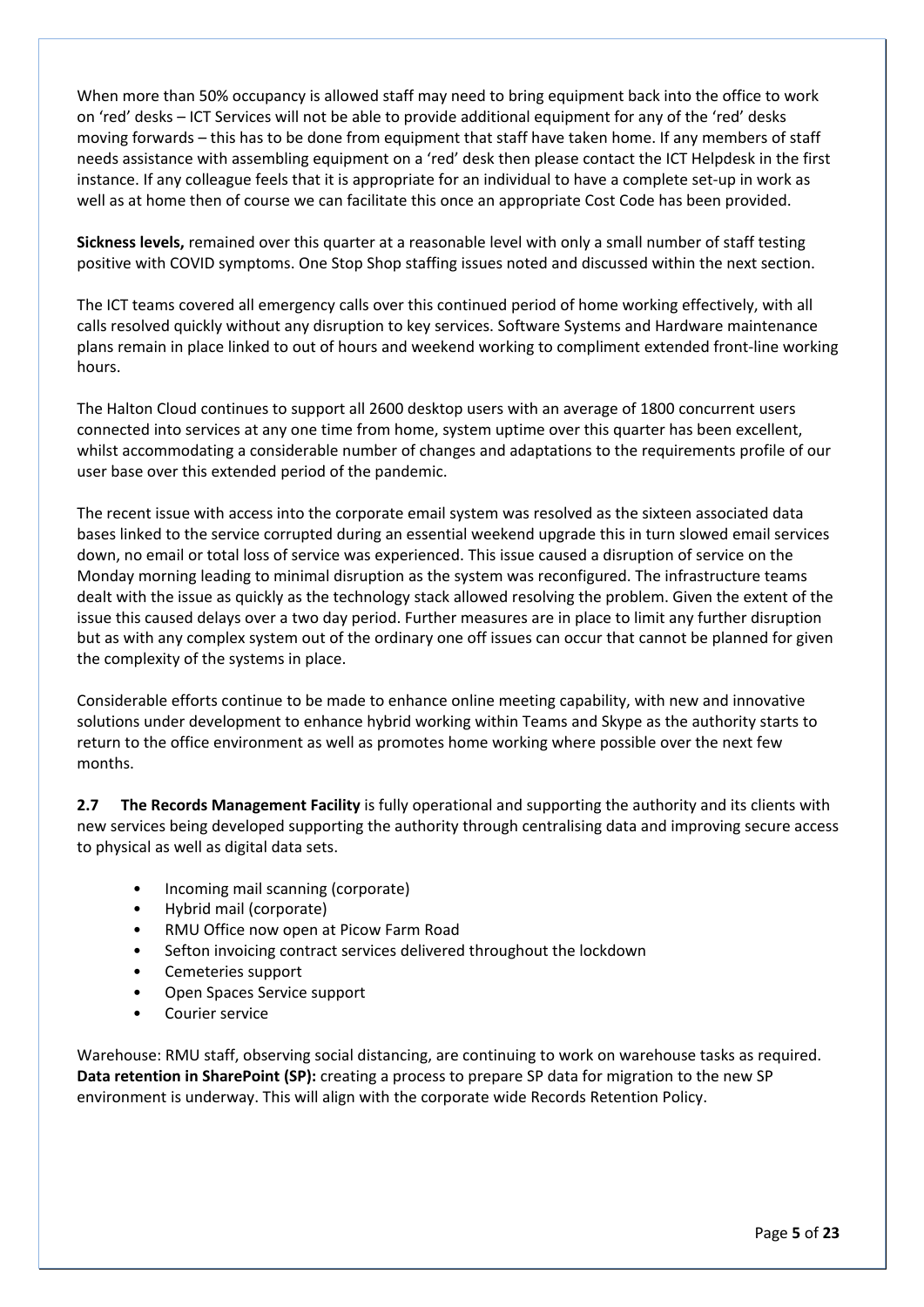**2.8 Schools ICT Programme:** Halton Borough Council (HBC) ICT Services following the restructure has adapted and changed its services to schools and academies in order to meet the changing requirements of schools. The service offers a comprehensive package of support ranging from basic admin machine connection to the council network to scheduled technician visits, and have added services and key personnel supporting the technical requirements to improve the overall support package from HBC. This service will now continue with the extended offer of GDPR support SLA's for all schools.

#### **One Stop Shops**

|                              | <b>HDL</b>       | <b>HDL</b>    | Grand          |            |
|------------------------------|------------------|---------------|----------------|------------|
| <b>Service Area</b>          | <b>HaltonLea</b> | <b>Widnes</b> | <b>Total</b>   | Percentage |
| <b>Council Tax</b>           | 1564             | 1798          | 3362           | 23.82%     |
| <b>Adult Social Care</b>     | 1024             | 1884          | 2908           | 20.60%     |
| <b>Finance and Support</b>   |                  |               |                |            |
| Services                     | 586              | 848           | 1434           | 10.16%     |
| Waste Management             | 431              | 607           | 1038           | 7.35%      |
| Corporate Processes          | 340              | 375           | 715            | 5.07%      |
| <b>Benefits</b>              | 389              | 312           | 701            | 4.97%      |
| Environmental                | 293              | 358           | 651            | 4.61%      |
| Highways                     | 213              | 254           | 467            | 3.31%      |
| Open Spaces                  | 222              | 232           | 454            | 3.22%      |
| Unknown                      | 251              | 178           | 429            | 3.04%      |
| <b>Housing Solutions</b>     | 121              | 144           | 265            | 1.88%      |
| Education                    | 138              | 96            | 234            | 1.66%      |
| Transportation               | 144              | 79            | 223            | 1.58%      |
| <b>Property Services</b>     | 60               | 107           | 167            | 1.18%      |
| <b>Human Resources</b>       | 75               | 78            | 153            | 1.08%      |
| HDL - internal procedures    | 86               | 66            | 152            | 1.08%      |
| <b>Planning and Building</b> |                  |               |                |            |
| Control                      | 52               | 83            | 135            | 0.96%      |
| <b>Community And Leisure</b> | 68               | 57            | 125            | 0.89%      |
| Registrar                    | 34               | 68            | 102            | 0.72%      |
| Revenues                     | 47               | 52            | 99             | 0.70%      |
| <b>Childrens Social Care</b> | 42               | 46            | 88             | 0.62%      |
| <b>Halton Housing Trust</b>  | 30               | 28            | 58             | 0.41%      |
| Legal and Licensing          | 18               | 26            | 44             | 0.31%      |
| Economy                      | 14               | 27            | 41             | 0.29%      |
| <b>External Agencies</b>     | 23               | 11            | 34             | 0.24%      |
| <b>Tourist Information</b>   | 14               | 3             | 17             | 0.12%      |
| <b>HBC - OOH Procedures</b>  | $\mathbf{1}$     | 7             | 8              | 0.06%      |
| <b>Families Information</b>  |                  |               |                |            |
| Service                      | $\overline{2}$   | 5             | 7              | 0.05%      |
| EDT                          | $\mathbf{1}$     | $\mathbf{1}$  | $\overline{2}$ | 0.01%      |
| OLD SHPS - no longer used    | 1                |               | 1              | 0.01%      |
| <b>Youth Services</b>        | $\mathbf{1}$     |               | $\mathbf{1}$   | 0.01%      |
| <b>Grand Total</b>           | 6285             | 7830          | 14115          | 100.00%    |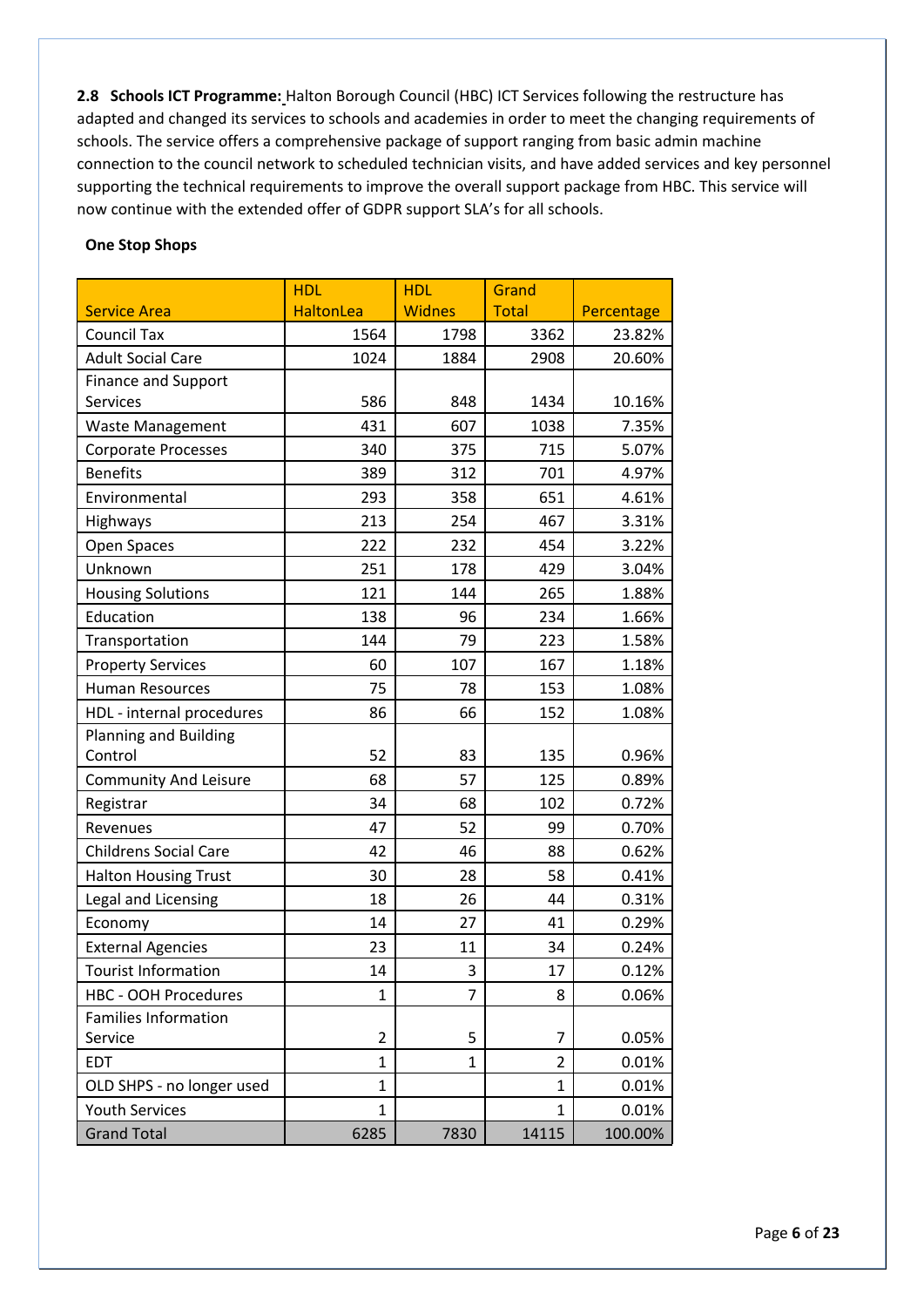# **Contact Centre**

|                              | <b>Contact</b> |              |
|------------------------------|----------------|--------------|
| <b>Service Area</b>          | <b>Centre</b>  | Percentage   |
| <b>Adult Social Care</b>     | 5614           | 20.98%       |
| <b>Waste Management</b>      | 5466           | 20.42%       |
| <b>Council Tax</b>           | 4494           | 16.79%       |
| <b>EDT</b>                   | 2439           | 9.11%        |
| <b>Childrens Social Care</b> | 1772           | 6.62%        |
| <b>Corporate Processes</b>   | 1227           | 4.58%        |
| Registrar                    | 1007           | 3.76%        |
| Environmental                | 744            | 2.78%        |
| Highways                     | 670            | 2.50%        |
| <b>Benefits</b>              | 555            | 2.07%        |
| Open Spaces                  | 397            | 1.48%        |
| <b>Housing Solutions</b>     | 340            | 1.27%        |
| Unknown                      | 308            | 1.15%        |
| <b>HBC - OOH Procedures</b>  | 274            | 1.02%        |
| Education                    | 200            | 0.75%        |
| <b>Property Services</b>     | 185            | 0.69%        |
| <b>Planning and Building</b> |                |              |
| Control                      | 181            | 0.68%        |
| <b>Halton Housing Trust</b>  | 180            | 0.67%        |
| <b>Finance and Support</b>   |                |              |
| <b>Services</b>              | 170            | 0.64%        |
| Transportation               | 125            | 0.47%        |
| <b>Community And Leisure</b> | 112            | 0.42%        |
| Revenues                     | 110            | 0.41%        |
| Legal and Licensing          | 57             | 0.21%        |
| HDL - internal procedures    | 45             | 0.17%        |
| <b>External Agencies</b>     | 29             | 0.11%        |
| <b>Families Information</b>  |                |              |
| Service                      | 24             | 0.09%        |
| <b>ICT Services</b>          | 15             | 0.06%        |
| Economy                      | 14             | 0.05%        |
| <b>Human Resources</b>       | 4              | 0.01%        |
| Risk and Emergency           |                |              |
| Planning                     | 3              | 0.01%        |
| HHT OOH                      | 2              | 0.01%        |
| OLD SHPS - no longer used    | 1              | 0.00%        |
| <b>Grand Total</b>           | 26764          | $\mathbf{1}$ |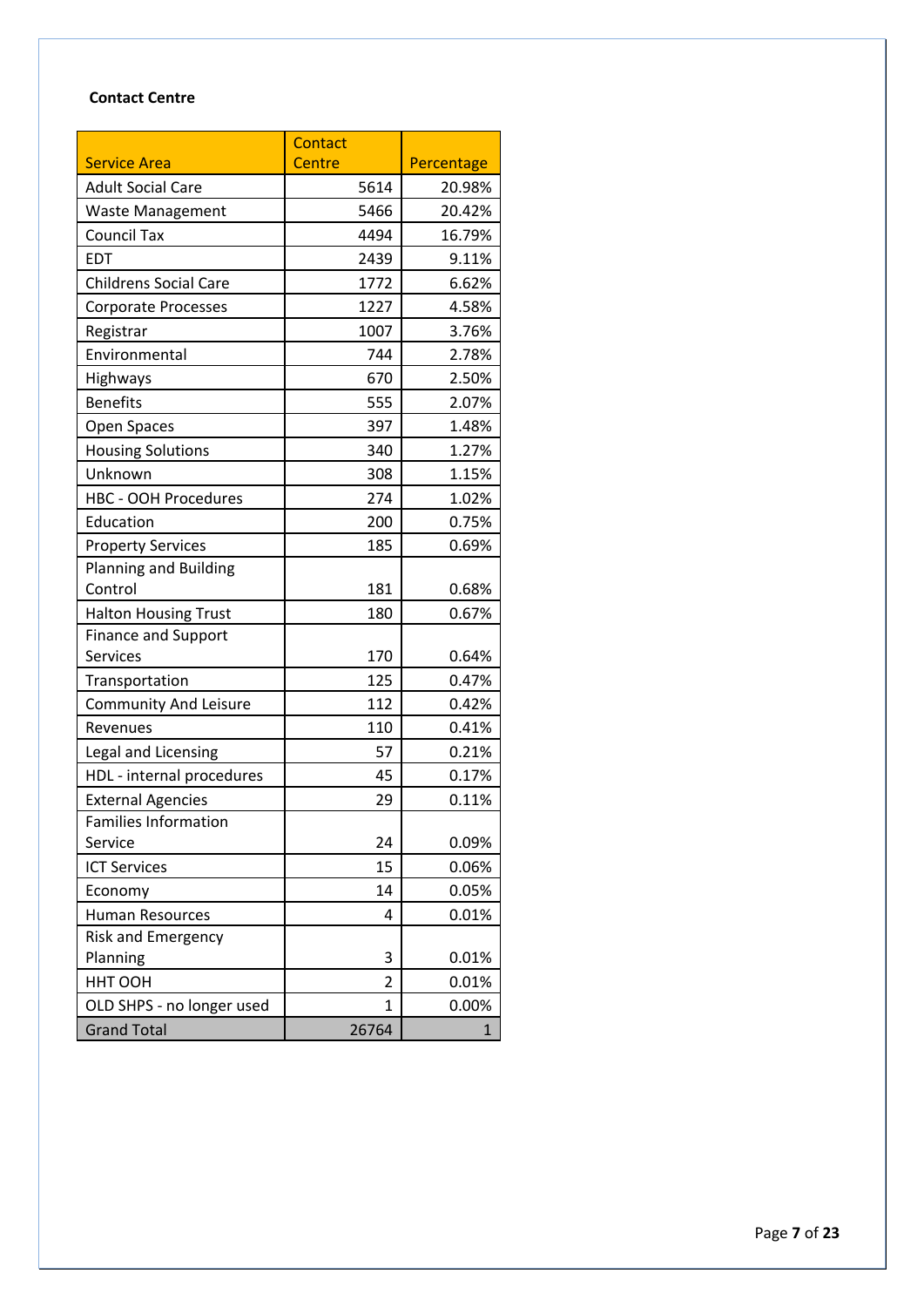#### **Legal and Democracy**

**2.9** Council in July accepted a recommendation to make some changes to the committee structures, which have now been put in place.

At the same meeting, Council approved a revised Code of Conduct for Members. A training session on the new Code was put on for all Members in September with a very high attendance. Recruitment exercises have been successfully carried out for key posts in the Department.

#### **Catering, Stadium and Registration Services**

**2.10** The Registration Service continues to manage and deliver its statutory duties in response the restrictions and easements as legislated in the Coronavirus Act 2020. On the 19th July 2021, the restrictions on the numbers of persons eligible to attend such ceremonies were lifted. Therefore the predominant focus of the Service has been to ensure that previously cancelled and postponed marriage and Civil Partnerships ceremonies have been able to take place where requested. The Service has also recruited four casual civil ceremony celebrants to ensure that we have appropriate capacity and resilience to deliver on the expected ceremony programme for 2022/2023. There are also a significant number of statutory Notices of Marriage and Civil Partnerships that will need to be retaken and these are being dealt with in priority order.

#### **Property Services**

## **2.11 Property Services Operations**

#### Millbrow Care Home- Proposed refurbishment

The proposed refurbishment works at Millbrow, at an estimated cost of £1.5m, have been on hold since the COVID-19 pandemic began. Adults Services are now looking again at their model of delivery and further feasibility works are being undertaken in respect of the service requirements going forward.

#### Proposed New Leisure Centre Moor Lane

The works cannot progress until vacant possession of the site has been obtained. The CPO process is ongoing, all objections have now been removed and we are waiting for the planning inspectorate to confirm the CPO. The anticipated start on site date is July 2022, this could be sooner however if the CPO is confirmed within the next couple of months. The tenants have found alternative locations and are both planning to have vacated site by March 2022.

#### Education maintenance programme

The 2021/22 Education maintenance programme was approved by Council In March. The programme consists of 18 separate projects at a total cost of circa £1.36m. 10 of the projects were completed across the summer period, the remaining projects will be carried out throughout the remainder of the year and all should be completed by year end.

#### Corporate Maintenance programme

The 2021/22 corporate maintenance programme was approved by the AMWG in January. The programme consists of numerous projects which will be undertaken across the full year. Some smaller projects have been completed, other projects are at varying stages, all the budget should be fully expended by year end.

#### Mersey Gateway Handback Sites

A settlement deed is now in place, in respect of the remaining outstanding works on the handback sites, this has yet to be signed by all parties however due to some outstanding issues with UU which are yet to be resolved. We have confirmed with Mersey link that once signed all sites will have been deemed to be handed back. Mersey link are on site with the making good works to C&T Garage adjacent to site B, Viking House has now been demolished, the cladding works are yet to complete however. UU have some works to complete on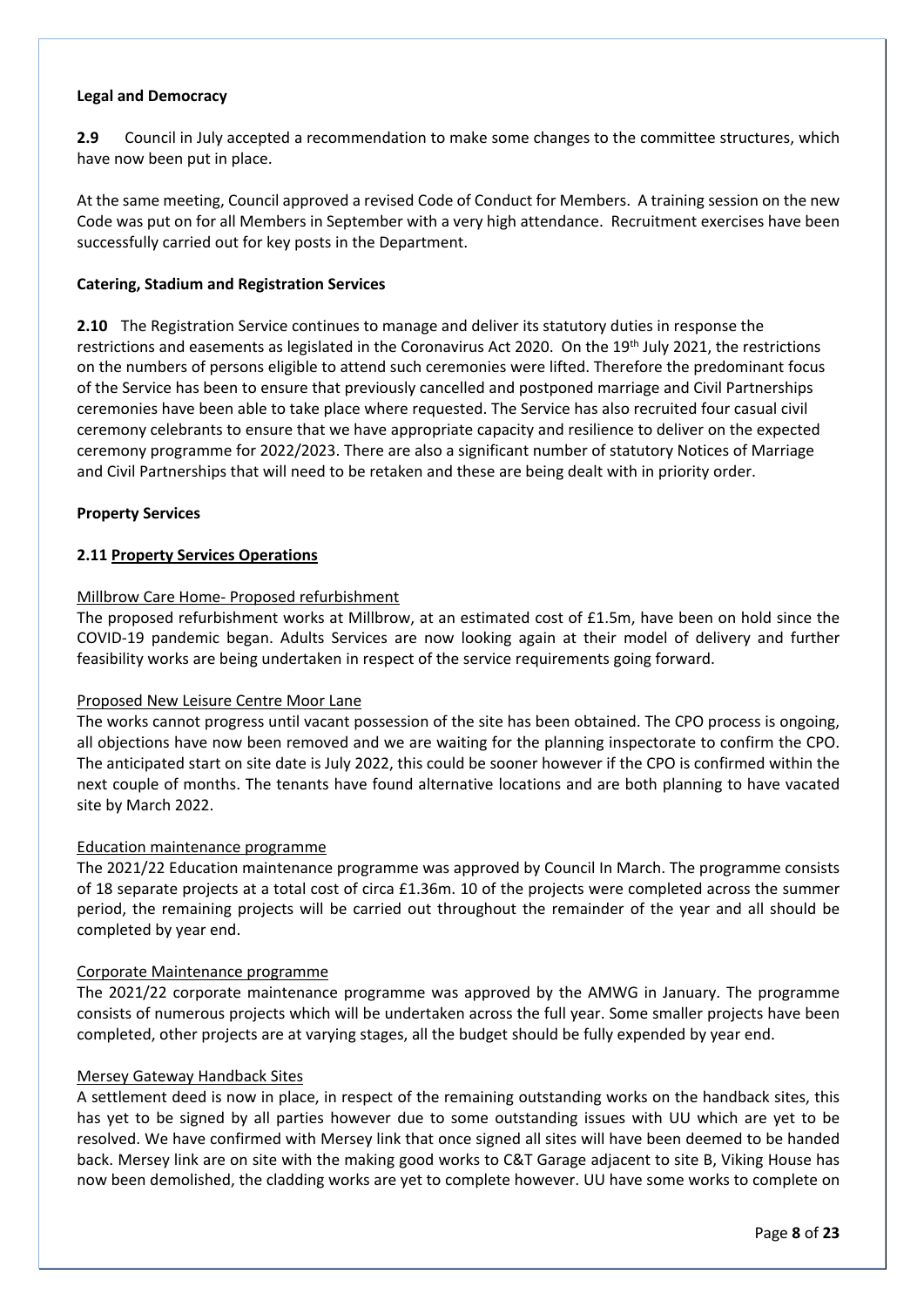Site A&C other than that any other necessary outstanding work will be completed by HBC using the funds set aside by the agreement.

#### Crow Wood Lane Supported living development

Design development work has been completed however the project has been put on hold whilst Adult Services consider other options.

#### 71 High Street Runcorn- Refurbishment

Planning approval is in place for the above. The works are currently out to tender, the budget has been confirmed as such once a contractor has been appointed the works will be able to commence on site. The anticipated start date is January  $10<sup>th</sup>$  2022 with completion by early July 2022.

#### Decarbonisation scheme- Halton Stadium

£1.3m has been secured from the Government's decarbonisation fund for works at Halton Stadium, a further sum has also been approved, the total cost of the work being circa £1.67m. Works have commenced on site and are progressing well however there will be a delay with the installation of the air source heat pumps due to the delivery being put back by the manufacturer due to the excessive demand for the units. All other works are progressing on programme.

#### Brookvale Rec- Proposed Artificial Pitches

Planning approval has now been obtained in respect of the above, and the football foundation have confirmed the funding is in place. The pre start meeting has been held and works are due to start on site on November 8th, with completion in spring.

#### Pickering Pastures- Proposed new pavilion building

A feasibility study has now been undertaken in respect of the proposal to replace the existing ranger cabin building with a new pavilion type facility which would include a café area. This has been circulated to Open Spaces for consideration.

#### Broseley House- Demolition

Works were due to commence on site in early July but had to be delayed due to Scottish Power Energy Networks not being able to confirm a date when the internal substation would be disconnected. That work is now programmed in and should be completed by late October as such it is anticipated that the actual demolition contractor will be able to get back on site in late October, to commence the demolition work, the contract period is 8 weeks as such the works should be completed by the year of the calendar year.

#### Cavendish School- Internal remodelling

The Internal remodelling works commenced on site in late July and were completed by early September to tie in with the start of the autumn term.

#### Lunts Heath- Eco Classroom

The installation works to create a new Eco classroom commenced on site as programmed and were completed to tie in with the start of the autumn term.

#### 6 Church Street, Runcorn Old Town- Refurbishment to form HPIJ Offices

The above project is currently out to tender. It is anticipated that, the subject to the tenders coming back within budget, that the works will commence on site in the new year and by complete by the end of March 2022

#### The Brindley- Proposed extension

Design development works are on-going in respect of the above to ensure we meet the next stage of the Town Deal Funds requirements.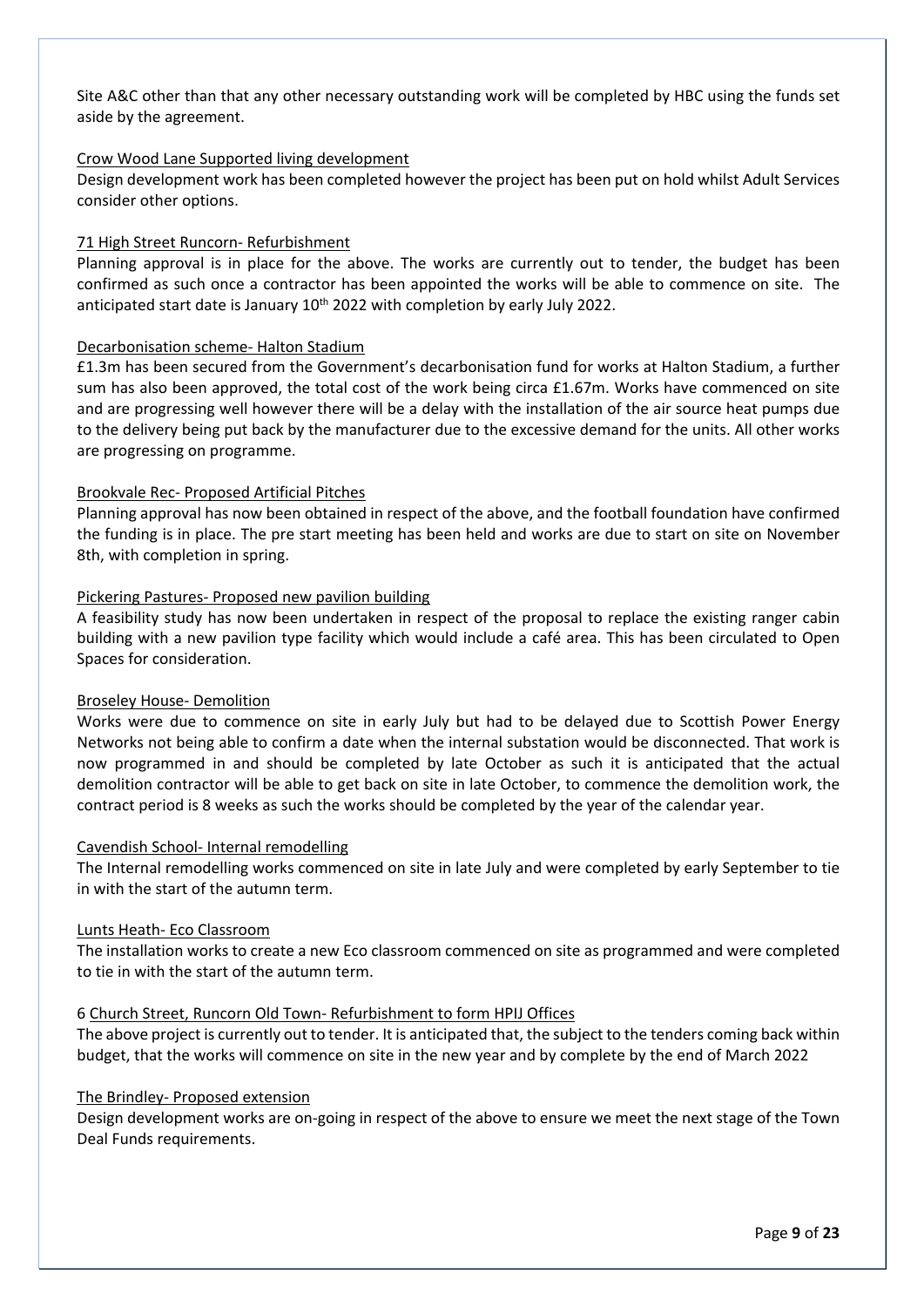#### Camden Buildings- conversion to arts/cultural hub

Design development works are on-going in respect of the above to ensure we meet the next stage of the Town Deal Funds requirements.

# **3.0 Emerging Issues**

3.1 A number of emerging issues have been identified during the period that will impact upon the work of services including:-

#### **Financial Services**

#### **3.2 Benefits Division**

## Discretionary Housing Payments

Discretionary Housing Payments(DHP) are used to help people who have to pay rent who are receiving Housing Benefit or are receiving a housing cost element as part of their Universal Credit entitlement, and are struggling to pay their rent. Each year the Council is allocated DHP funding from the government that it can use to help people who are experiencing difficulty paying their rent. DHP awards are usually paid for a limited period, for example, for 12 weeks to allow a person to re-adjust their finances so they can pay their rent in the future. In 2020/21 the Council received £527,810 DHP funding from the government and this full allocation was used. On 20<sup>th</sup> September 2021 the Council was notified by the DWP of its mid-year DHP funding, which brings the total funding for 2021/22 to £394,099. This is a reduction of £133,711 and makes the DHP scheme less generous than last year. Other Liverpool City Region Councils have also experienced significant reductionsin their funding allocations, and similar to ourselves will be adjusting their schemes to reflect this change.

#### **3.3 Audit, Procurement & Operational Finance Division**

#### Procurement – Net Zero

The Government has recently issued a Procurement Policy Note (PPN 06/21) that sets out how Government departments, executive agencies and non-departmental public bodies should take account of suppliers' Net Zero Carbon Reduction Plans in the procurement of major contracts. Under the new arrangements, as part of assessing a supplier's technical and professional ability, in scope organisations should include, as a selection criterion, a requirement for bidding suppliers to provide a Carbon Reduction Plan confirming the supplier's commitment to achieving Net Zero by 2050 in the UK. The plan should also set out the environmental management measures that the supplier has in place and will be utilised during the performance of the contract. The new arrangements apply to any procurements advertised on or after 30 September 2021 that have an anticipated contract value of £5m per annum or greater.

Whilst the measures set out in PPN 06/21 only currently apply to major Government contracts, it is indicative of the general direction in which the UK government is travelling and it is likely that similar requirements will be extended to local authorities in due course.

## Building Back Better: Government Plan for Health and Social Care

In September the Government announced its decision to raise taxes to fund health and social care reforms by introducing a new, UK-wide 1.25 per cent Health and Social Care Levy. As part of the plans, the Government has committed to investing £5.4 billion in Adult Social Care over the next three years to deliver funding and system reform commitments. A lot of detail still needs to be clarified but key points include:

- Care costs will be capped at £86k from October 2023;
- There will be an increase in the maximum savings limit from £23,250 to £100,000 from October 2023;
- There will be an increase in the threshold when tariff income applies from £14,250 to £20,000k from October 2023;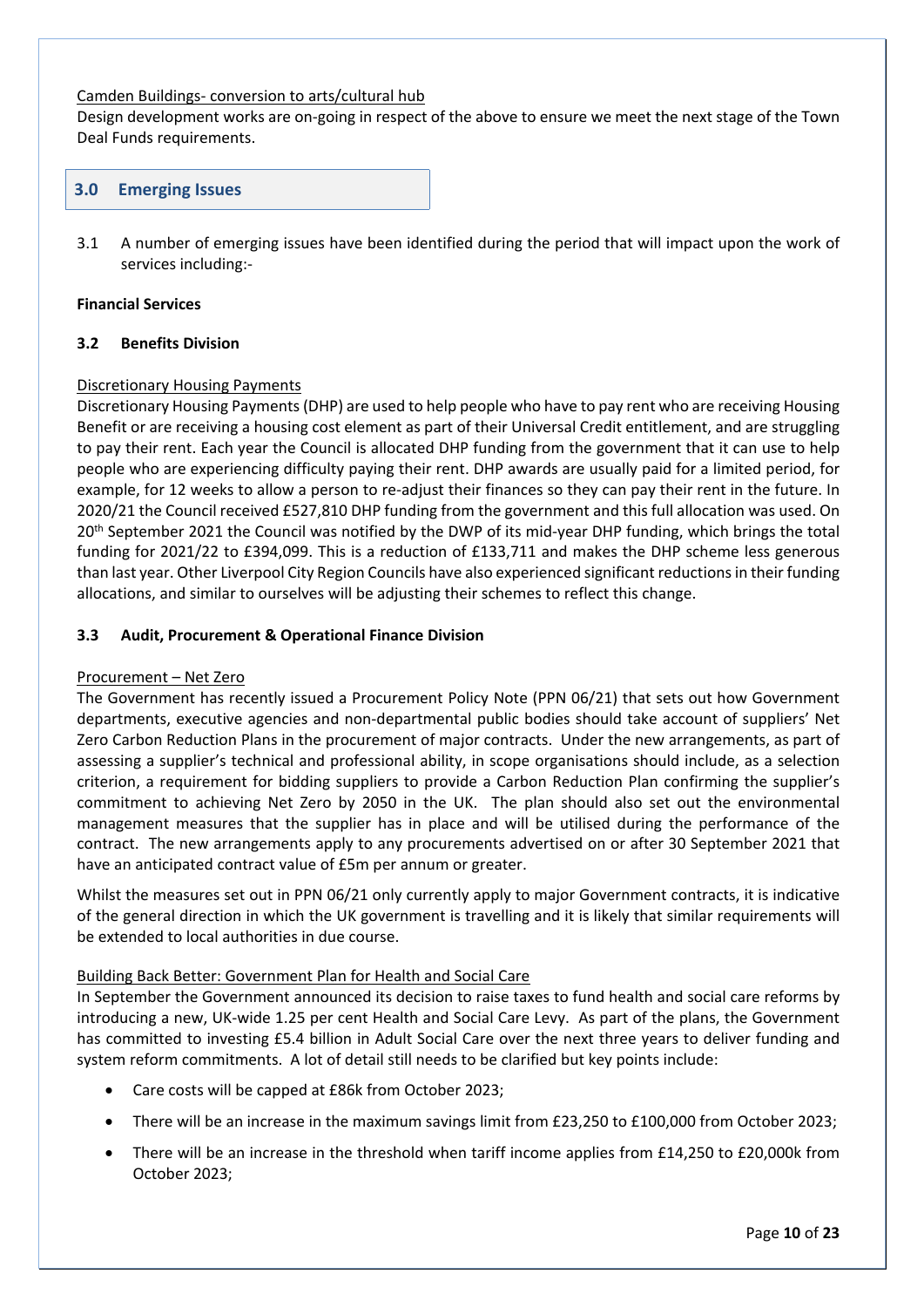- There will be an increase in the Personal Expenditure Allowance for persons in residential care. The allowance is currently £24.90 per week but will rise in line with inflation from April 2022;
- There will be an increase in the Minimum Income Guarantee applied to the financial assessment for those persons in receipt of domiciliary care from April 2022;
- There will be more flexibility for persons accessing Deferred Payment Agreements.

The full impact in terms of the Council's finances cannot yet be fully determined. However, the care cost cap will require the introduction of a system to monitor individuals' spending on personal care and will have a significant impact upon workloads within the Division. It is also anticipated that the proposals will reduce the Council's income from client contributions towards care costs.

## **3.4 Revenues and Financial Management Division**

#### Comprehensive Spending Review 2021

The Comprehensive Spending Review will be published by HM Treasury on 27 October 2021. It is planned the Chancellor of the Exchequer will set out a 3 year plan for public finances over the period 2022 to 2025. Whilst not yet confirmed it is hoped this will in turn lead to a multi-year settlement for Local Government although this won't be known until December when the provisional local government settlement is announced.

The Council has contributed towards submissions on the Comprehensive Spending Review through the Liverpool City Region and Sigoma. Both concentrate on three main themes; the need to fund demographic changes and increased unit costs in social care; an opportunity to lay the foundations for the Levelling Up agenda and the need to provide local authorities with planning certainty.

#### **Human Resources, Organisational Development, Policy, Performance and Efficiency**

#### **3.5 Holiday Pay Entitlement**

Following references in previous reports, there had been an absence of clear direction in legal terms on the matter of holiday pay entitlement resulting from voluntary overtime. Conflicting case-law still exists and legal cases remain pending in the UK legal system. One notable case. 'Flowers –v- East of England Ambulance Trust' was set to be a leading precedent in this matter, however during the quarter the case has been settled outside of the Court system. As such, this remains on ongoing matter and further advice is now awaited from Local Government National Employers. It may rest on local negotiation between the Council and its Joint Trade Unions. Further updates will be made as appropriate.

The outcome of government consultation on measures to restrict 'Special Severance Payments' is awaited, which will likely bring about a regulatory framework that will limit severance payments in a wide range of scenarios. Once the regulations are confirmed, the Council's Staffing Protocol will need to be redrafted, negotiated with the joint Trade Unions, and submitted to the Council's Appointments Committee for approval.

The continual need to engage agency workers to meet increased service demand in areas such as adult social care has been highlighted in previous reports, and the situation continues. The HR service is supporting a restructuring exercise in two of the Council's care homes, with an implementation date of November 2021. It is clear that a large number of vacancies will remain. This will add further pressure to the service itself, and to the recruitment service. Nursing vacancies in particular continue to prove challenging to fill.

In addition to the issue outlined above, care and nursing vacancies are expected to arise as result of the new legislation requiring that all people working in care homes must be fully vaccinated against COVID19, or have evidenced clinical exemption, by 10<sup>th</sup> November 2021. We know at this stage that staff some will not be as they are not exempt and refuse to take the vaccine. Those employees will be dismissed from the Council as it will be illegal for them to work in the setting in which they are employed from the 11<sup>th</sup> November. Whilst some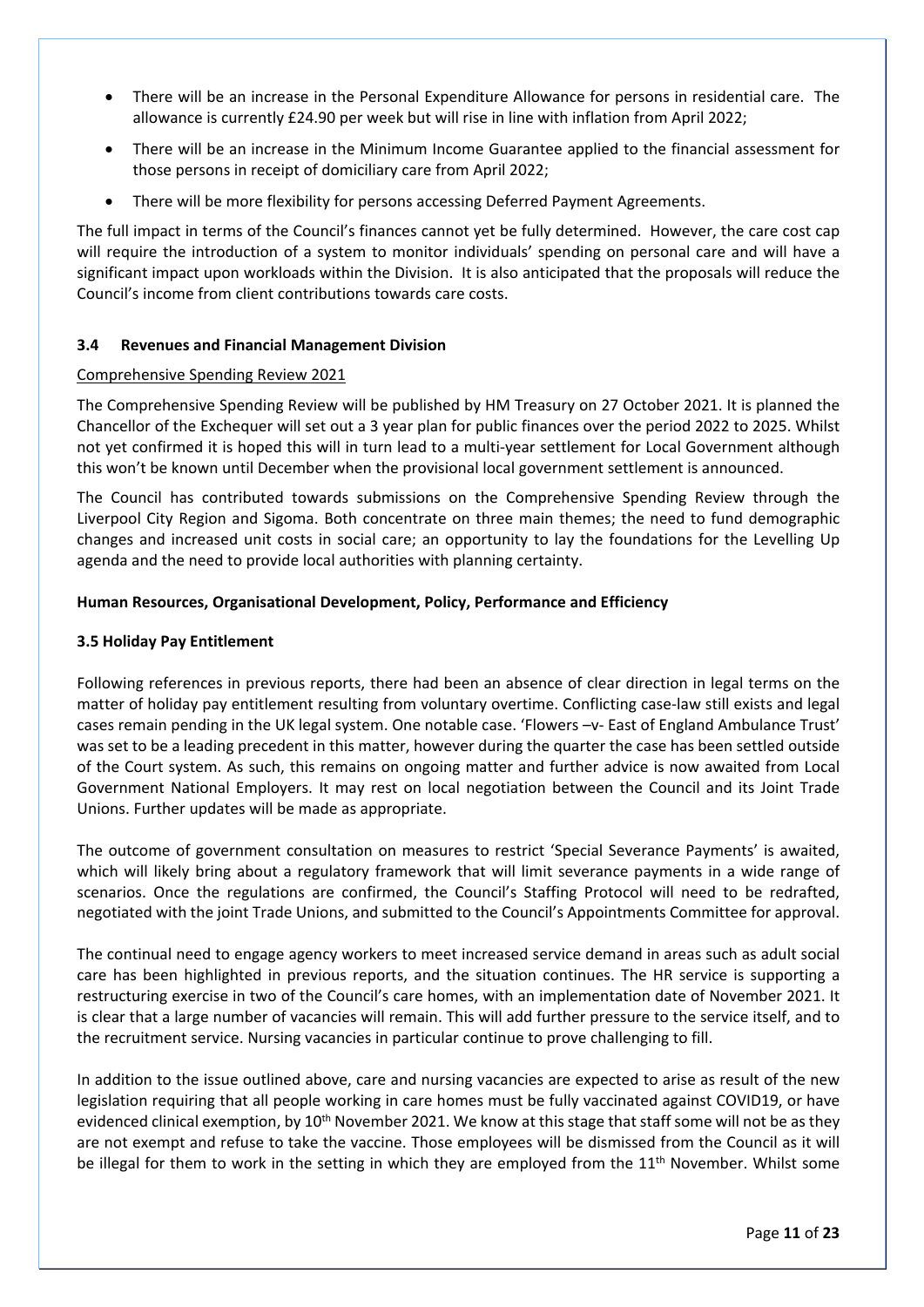redeployment opportunities may present themselves, it is not certain, thus we cannot assume that employment can continue for those individuals with the Council.

# **ICT and Administration**

**3.6 Email Security:** The biggest and potentially most harmful security threat closest to all of us is Cyber, with HBC being part of the Governments infrastructure the whole organisation and its contacts are a clear target – we see this regularly, and while the service can protect you using technical controls, ultimately as an organisation we are relying upon all of our people to understand the risks and to be aware.

As Officers and Members we have to be vigilant in terms of such attacks as in reality no amount of technical security solutions or specialist systems can stop an individual wrongly giving away their secure access credentials in this way.

The vast majority of attacks use the individual's username and password to log into their own personal or work email account and send out vast numbers of spam emails from that person's account allowing these spam emails initially to get past security systems as the email address and domain are initially trusted. These attacks can send literally millions of emails in one go, ultimately bringing down the originating email system by swamping the system internally and ultimately getting the domain banned across thousands of emails systems. All originated from a user allowing their details to be stolen.

The ramifications for the authority are huge and as users we have a responsibility to not be duped by such attacks – in short if you feel the email is in any way suspicious do not access any links and please contact the IT helpdesk at the earliest opportunity.

The service is happy to offer training to all Officers and Members – guidance is also available on the intranet within the ICT portal. In order to reduce the risk, ICT services will be introducing some key initiatives over the next 6 months – an enhancement to the security of e-mail, better mobile phone protection and mandatory training for new users before they are allowed to sign into the Councils systems for the first time.

## **Legal and Democracy**

**3.7** The operation of the newly adopted Code of Conduct for Members will be monitored, and any necessary amendments will be reported to the Audit & Governance Board for consideration in the first instance. Recruitment to some key points in the Department continues.

## **Property Services**

## **3.8 Carbon emission targets**

Government have brought into law a new carbon emissions reduction target of a 78% reduction over 1990 levels by 2035. This brings forward the previous target and will have the effect of speeding up the need to switch away from fossil fuels to heat and provide hot water to our buildings and move to electrically run heat pumps. APSE have been carrying out an assessment of the Council's position with regards moving forward with this agenda and will be reporting on same in due course.

## **3.9 Agile working/return to the office**

COVID-19 has necessitated the need for home working which in the main has proved successful and quite popular. As of October 1<sup>st</sup> officers are able to return to the office environment albeit to reduced occupancy levels which will be reviewed moving forward. This shift in working arrangements has presented us with the opportunity to embrace more flexible working arrangements on a more permanent basis in the future. This in turn could enable us to make better and more cost effective use of our accommodation and potentially enable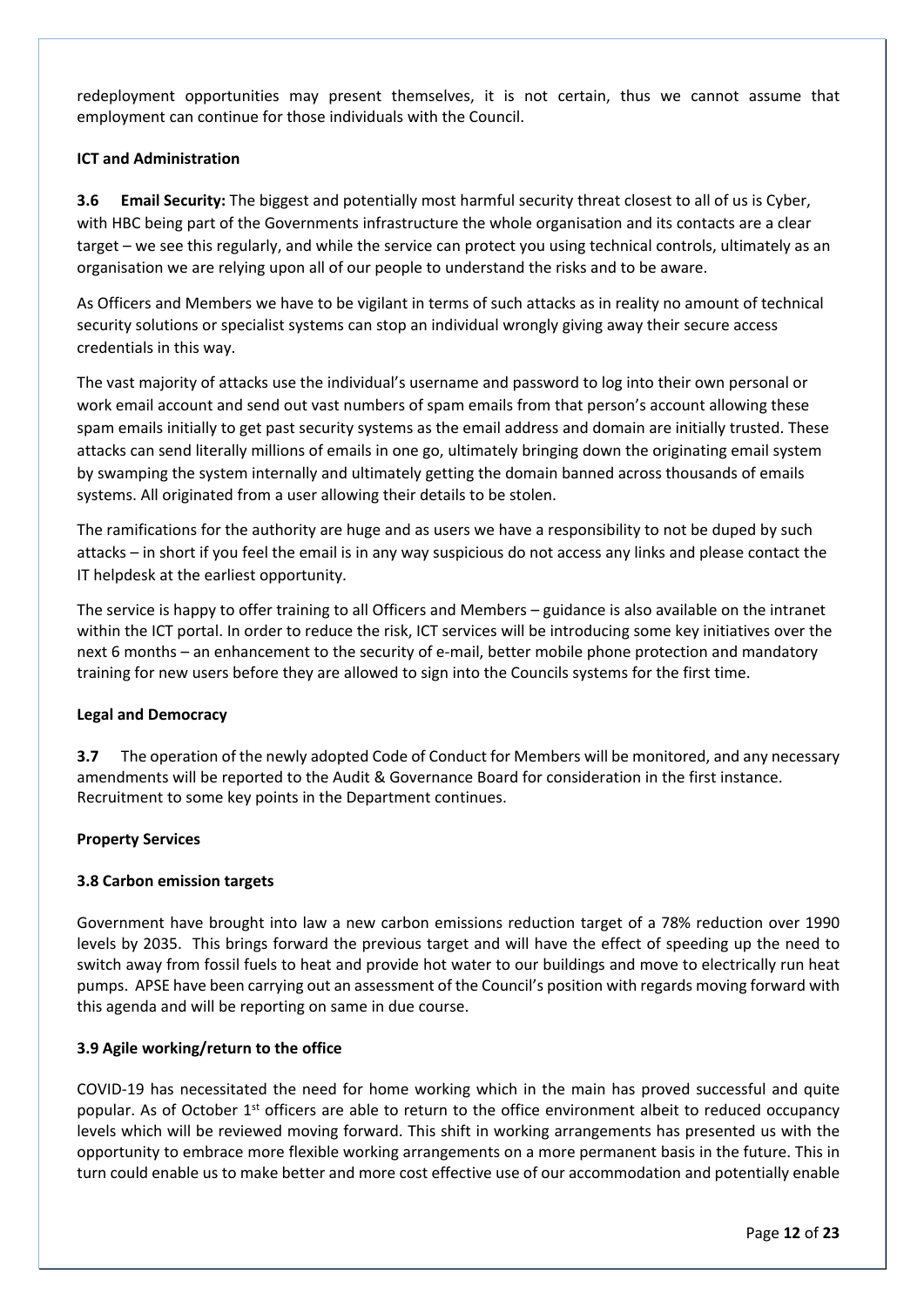us to vacate space and generate more income from renting that space out to other organisations, hence it is important that this opportunity is acted upon.

#### **3.10 Ventilation guidance for safe use of buildings**

As a result of the COVID pandemic new guidance has been issued in respect of the importance of ventilation within buildings, the majority of our building have now been surveyed to assess ventilation levels and determine where there may be areas that are poorly ventilated. CO2 monitoring will be rolled out over the coming months in areas where we have determined there may be issues to help assess the quality of air. Where there are problem areas these can then be looked at to determine how best to proceed.

#### **4.0 High Priority Equality Actions**

- 4.1 Equality issues continue to form a routine element of the Council's business planning and operational decision making processes. Additionally the Council must have evidence to demonstrate compliance with the Public Sector Equality Duty (PSED) which came into force in April 2011.
- 4.2 The Councils latest annual progress report in relation to the achievement of its equality objectives is published on the Council website and is available via:

<http://www4.halton.gov.uk/Pages/councildemocracy/Equality-and-Diversity.aspx>

#### **5.0 Performance Overview**

- 5.1 The following information provides a synopsis of progress for both milestones and performance indicators across the key business areas that have been identified by the Directorate.
- 5.2 It should be noted that given the significant and unrelenting downward financial pressures faced by the Council there is a requirement for Departments to make continuous in-year adjustments to the allocation of resources in order to ensure that the Council maintains a balanced budget.
- 5.3 Whilst every effort continues to be made to minimise any negative impact of such arrangements upon service delivery they may inevitably result in a delay in the delivery of some of the objectives and targets contained within this report.

# *Financial Management*

#### **Key Objectives / milestones**

| Ref           | <b>Milestones</b>                                                                                 | Q2<br><b>Progress</b> |
|---------------|---------------------------------------------------------------------------------------------------|-----------------------|
| <b>FS 01a</b> | Report 2022-25 Medium Term Financial Strategy to Executive Board -<br>November 2021.              |                       |
| <b>FS 01b</b> | Report 2022/23 revenue budget, capital programme and council tax to Council<br>- March 2022.      |                       |
| <b>FS 02c</b> | Provide quarterly monitoring and forecasting reports on the overall budget to<br>Executive Board. |                       |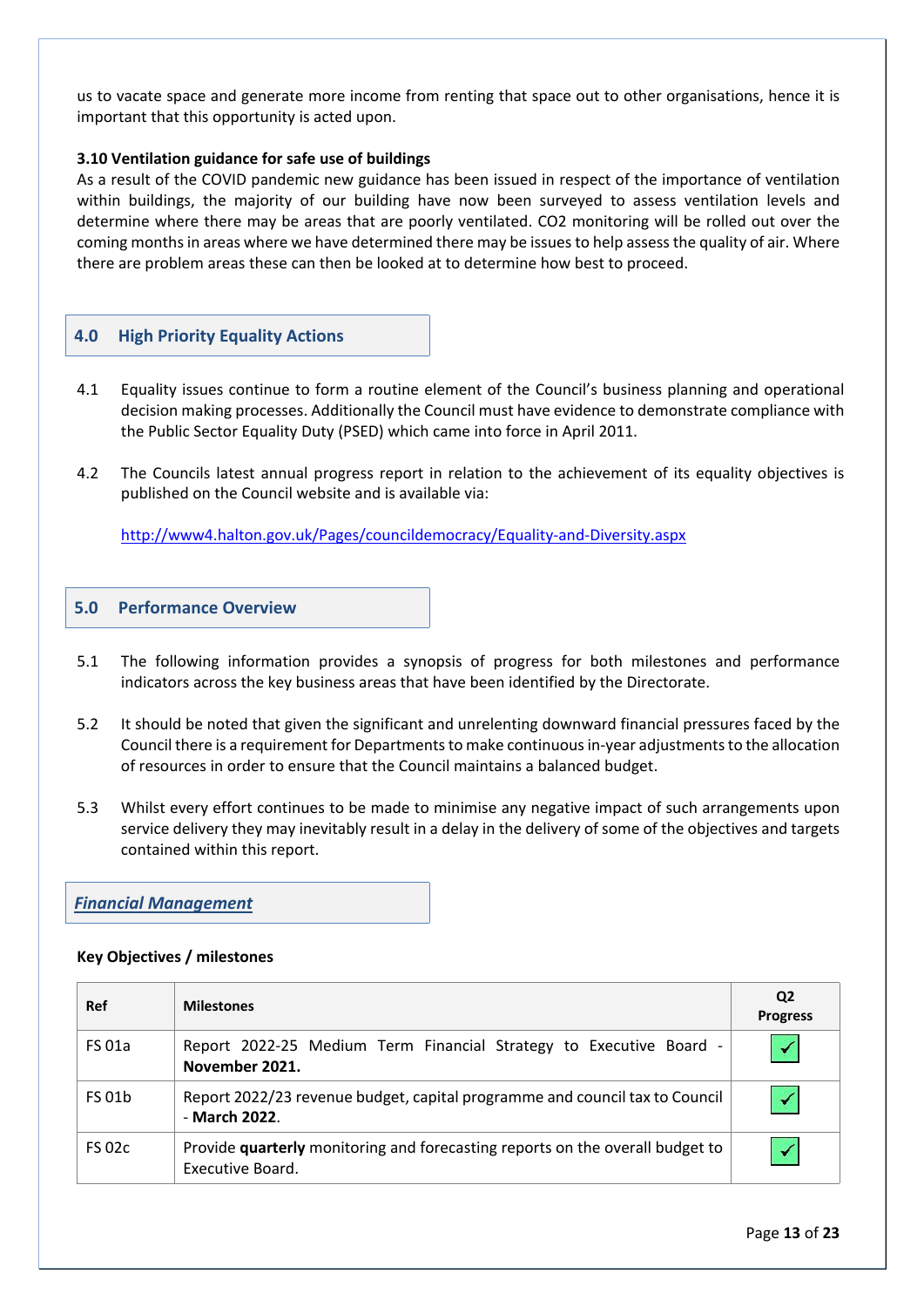| <b>Ref</b>    | <b>Milestones</b>                                                                                                         | Q <sub>2</sub><br><b>Progress</b> |
|---------------|---------------------------------------------------------------------------------------------------------------------------|-----------------------------------|
| <b>FS 03a</b> | Publish the Statement of Accounts following external audit and the Annual<br>Governance Statement by 30th September 2021. | $\pmb{\times}$                    |
| <b>FS 04a</b> | Establish Treasury Management Policy and report to Council - March 2021.                                                  |                                   |
| FS04b         | Provide monitoring reports to Executive Board on a bi-annual basis.                                                       |                                   |
| <b>FS 05a</b> | Establish and report prudential indicators to Council - March 2021.                                                       |                                   |

# **FS 01a**

On target to report the Medium Term Financial Strategy to Executive Board in November 2021. The financial forecast is being regularly updated.

# **FS 01b**

Work has commenced with Management Team and Budget Working Group to develop budget proposals for 2022/23.

# **FS 02c**

Quarter 1 monitoring report on the overall budget was reported to Executive Board on 16 September 2021. Quarter 2 budget monitoring position will be reported to Executive Board on 18 November 2021.

# **FS 03a**

The Council's External Auditor (Grant Thornton UK LLP) has not yet fully commenced with the audit of the 2020/21 Statement of Accounts which has resulted in the deadline not being met.

## **FS 04a**

Treasury Management Policy reported to Council on 03 March 2021

## **FS04b**

On track to report to Executive Board on 18 November 2021

## **FS 05a**

Prudential indicators reported to Council on 03 March 2021

## *Key Performance Indicators*

| Ref             | <b>Measure</b>                                                                                                                                                                            | 20/21<br>Actual | 21/22<br><b>Target</b> | Q <sub>2</sub><br>Actual | Q <sub>2</sub><br><b>Progress</b> | Direction of<br>travel |
|-----------------|-------------------------------------------------------------------------------------------------------------------------------------------------------------------------------------------|-----------------|------------------------|--------------------------|-----------------------------------|------------------------|
| <b>FS LI 01</b> | Receive an unqualified external<br>audit opinion on the accounts.                                                                                                                         | Awaited         | <b>Yes</b>             | TBC.                     | $\boldsymbol{v}$                  | n/a                    |
| <b>FS LI 02</b> | Receive<br>positive<br>comment<br>from the External<br>(annually)<br>Auditor relating to the financial<br>standing of the Council and the<br>systems of internal<br>financial<br>control. | Awaited         | <b>Yes</b>             | <b>TBC</b>               | $\mathbf{P}$                      | n/a                    |
| <b>FS LI 03</b> | Proportion of Council Tax that was<br>due that was collected                                                                                                                              | 94.14%          | 94.25%                 | 54.58%                   |                                   |                        |
| <b>FS LI 04</b> | The percentage of Business Rates<br>which should have been received<br>during the year that were received                                                                                 | 96.18%          | 97.50%                 | 54.76%                   |                                   |                        |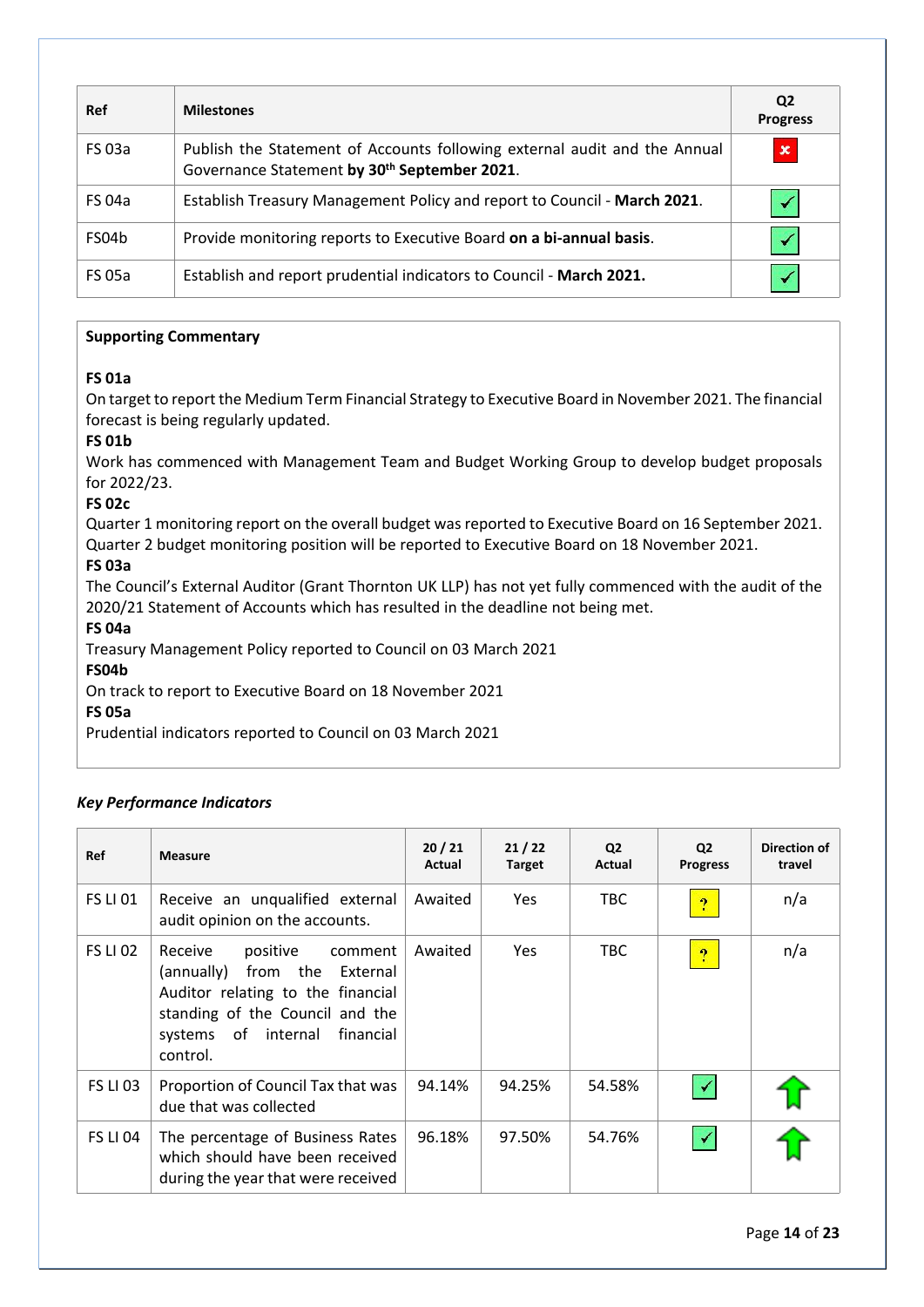| <b>Ref</b>      | <b>Measure</b>                                                                              | 20/21<br>Actual | 21/22<br><b>Target</b> | Q <sub>2</sub><br>Actual | Q2<br><b>Progress</b> | Direction of<br>travel |
|-----------------|---------------------------------------------------------------------------------------------|-----------------|------------------------|--------------------------|-----------------------|------------------------|
| <b>FS LI 05</b> | Average time for processing new<br>claims (Housing Benefit & Council<br>Tax Reduction)      | 16.22           | 18                     | 16.80                    |                       |                        |
| <b>FS LI 07</b> | Proportion of all supplier invoices<br>paid within 30 days (including<br>disputed invoices) | 92.6%           | 93.0%                  | 93.4%                    |                       |                        |

# **FS LI 01**

External audit not expected to provide audit opinion before the end of January 2022 at the earliest **FS LI 02**

External audit not expected to provide a conclusion on the Authority's arrangements for securing economy, efficiency and effectiveness in its use of resources until January 2022 at the earliest

# **FS LI 03**

This is up by 0.69% compared with the same point last year but down by 0.47% from 2019/20. There remain uncertainty on council tax levels for the remainder of the year pending the national and local economic recovery to the pandemic.

# **FS LI 04**

This is up by 1.16% compared with the same point last year but down by 2.64% from 2019/20. There remain uncertainty on business rate levels for the remainder of the year pending the national and local economic recovery to the pandemic.

# *Policy, People, Performance & Efficiency Service*

# **Key Objectives / milestones**

| <b>Ref</b> | <b>Milestones</b>                                                                                                                           | Q2<br><b>Progress</b> |
|------------|---------------------------------------------------------------------------------------------------------------------------------------------|-----------------------|
| PPPF 01a   | Promote and take forward the delivery of actions identified within the<br>Organisational Development Strategy June 2021                     |                       |
| PPPE 01d   | Embed knowledge and skills gained from first phase of Senior Leadership and<br>Management Development Programme (MBA) December 2021.        |                       |
| PPPE 02b   | Establish 10 new apprentice placements within Council services, compliant<br>with the requirements of apprenticeship legislation March 2022 |                       |
| PPPE 04b   | Implement resourcing plans with service management in appropriate areas<br>December 2021.                                                   |                       |
| PPPE 04c   | Ongoing monitoring of agency usage and spend April, September, December<br>2021, and March 2022.                                            |                       |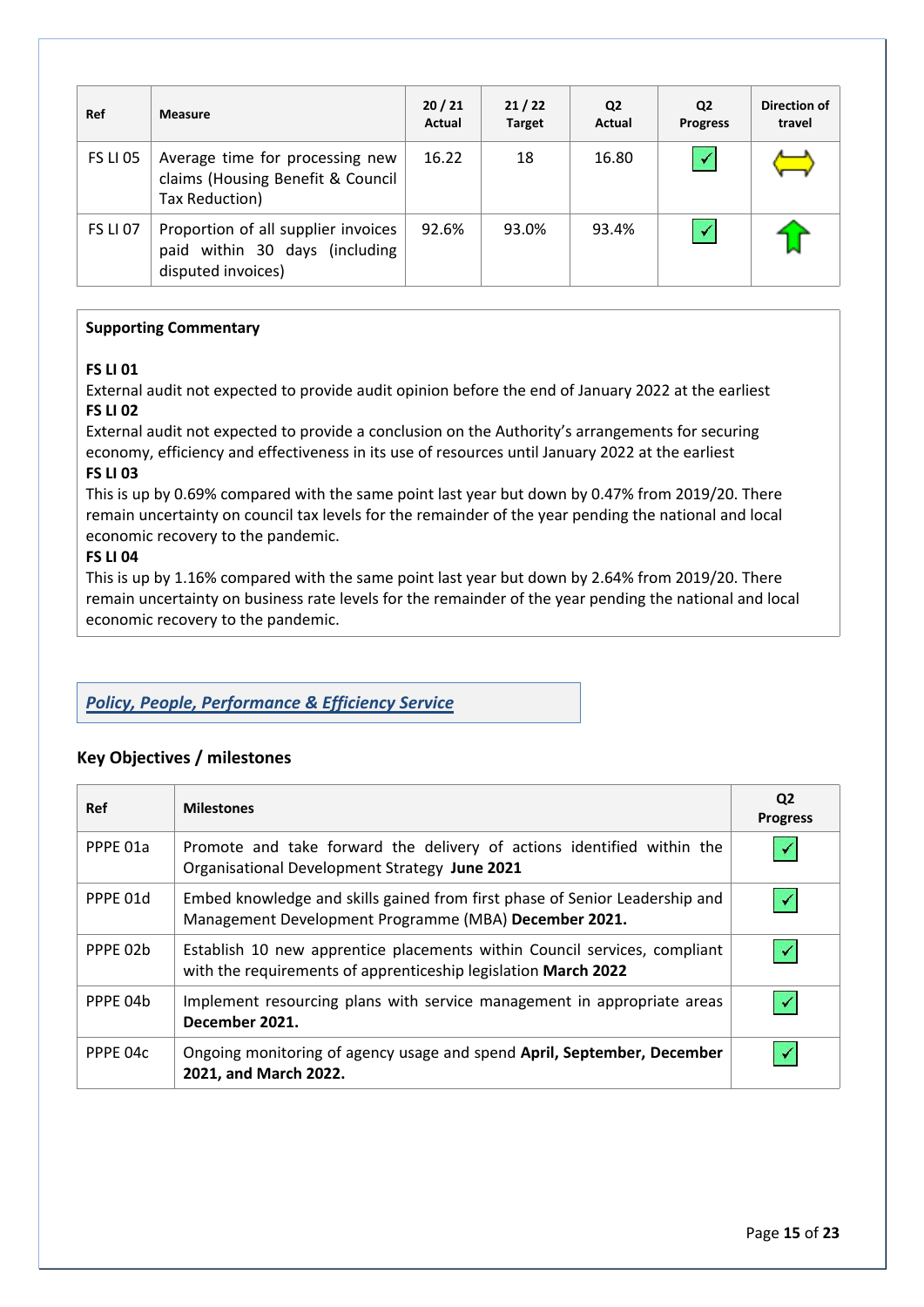## **PPPE 01a**

This is progressing well. Some examples given in this report (refer to Key Developments) and the new Organisational Development & Performance Management structure above will support this further.

# **PPPE 01d**

On track. Projects delivered in Autumn by Cohort 1 will be evaluated and assessed.

**PPPE 02b**

2 commenced in quarter.

#### **PPPE 04b/c**

Refer to narrative in Emerging Issues section.

# *Key Performance Indicators*

| Ref                  | <b>Measure</b>                                                                         | 20/21<br>Actual | 21/22<br><b>Target</b> | Q <sub>2</sub><br><b>Actual</b> | Q <sub>2</sub><br><b>Progress</b> | <b>Direction</b><br>of travel |
|----------------------|----------------------------------------------------------------------------------------|-----------------|------------------------|---------------------------------|-----------------------------------|-------------------------------|
| <b>PPPE LI</b><br>01 | The number of working days /<br>shifts<br>due<br>lost<br>sickness<br>to<br>(Corporate) | 10.02<br>(Days) | 9.5<br>(Days)          | 5.58<br>(Days)                  |                                   |                               |
| <b>PPPE LI</b><br>02 | Percentage of Employees without<br>sickness                                            | 73.74           | 70.00                  | 79.48                           |                                   |                               |
| <b>PPPE LI</b><br>03 | Agency<br>Worker<br>Total<br>Usage<br>(number of placements $-$ year to<br>date)       | 746             | 650                    | 316                             | $\mathbf{U}$                      |                               |
| <b>PPPE LI</b><br>04 | Total Agency Worker Cost (gross<br>cumulative cost - year to date)                     | £3.7M           | £2.5M                  | £2,162,475                      | $\mathbf{U}$                      |                               |
| <b>PPPE LI</b>       | The percentage of top 5% of earners that are: 1                                        |                 |                        |                                 |                                   |                               |
| 05                   | Women<br>a)                                                                            | 63.19%          | 55%                    | 63.16%                          |                                   |                               |
|                      | from BME communities<br>b)                                                             | 2.78%           | 2.00%                  | 2.60%                           |                                   |                               |
|                      | with a disability<br>C)                                                                | 0.89%           | 8.00%                  | 1.25%                           | $\pmb{\times}$                    |                               |
| <b>PPPE LI</b><br>06 | Average time to recruit (Applicant<br>Tracking System reported figure)                 | 11<br>days      | 13 days                | 9.9%                            |                                   |                               |

## **Supporting Commentary**

**PPPE LI 01**

Figure largely as expected at this stage in year (2.56 Q1 and 3.02 Q2). At Q2 in 2021/21 this indicator was at 8.53 days.

# **PPPE LI 02**

Positive, and aligned with anecdotal information elsewhere in report (was 80.65% at this time last year)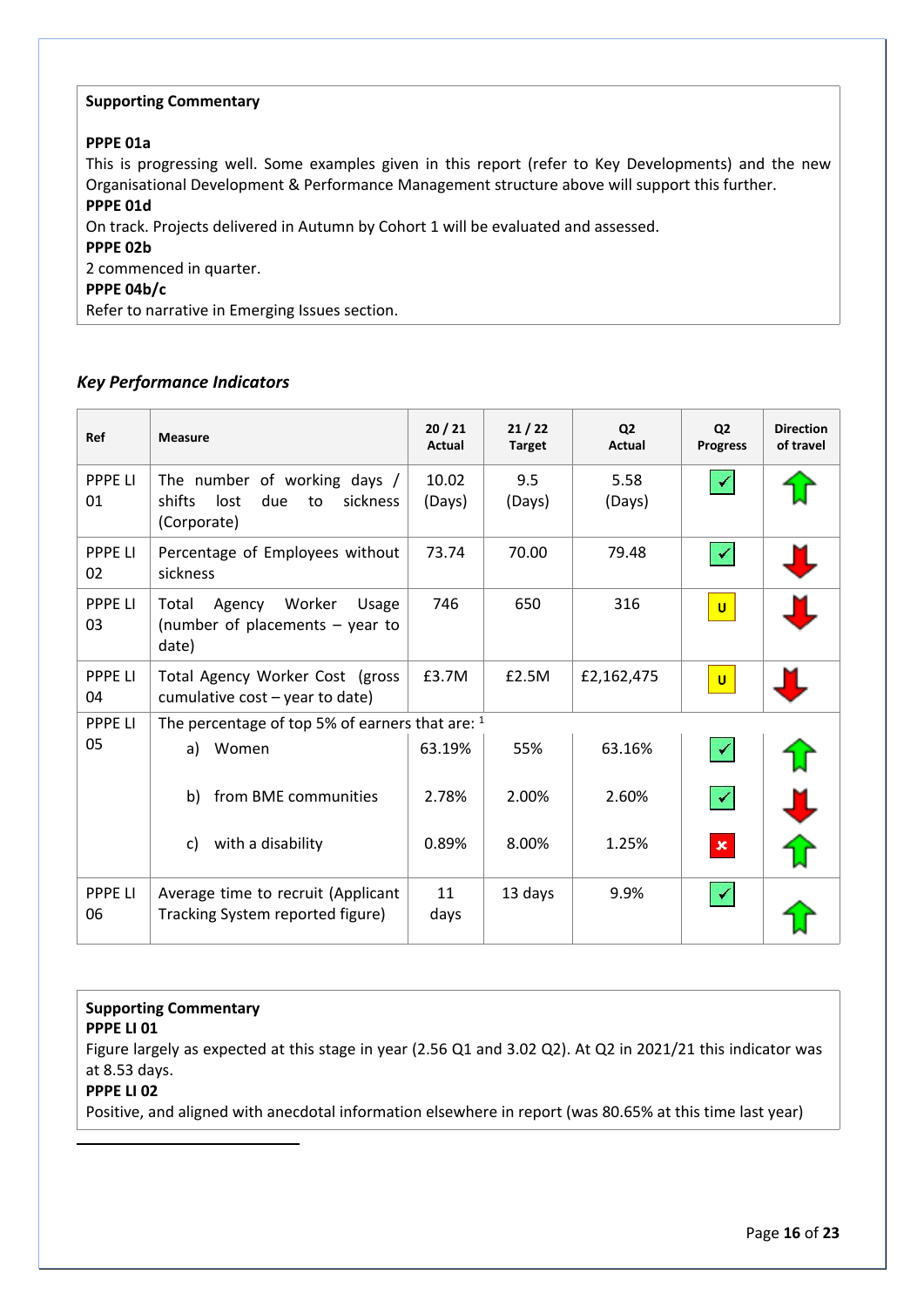# **PPPE LI 03**

Q2 outturn suggests target likely to be missed. Associated narrative included in Emerging Issues section above.

# **PPPE LI 04**

Q2 outturn suggests target likely to be missed. Associated narrative included in Emerging Issues section above.

# **PPPE LI 05**

Positive movement on component indicator (a), which follows improvement in 2020/21. Fluctuation exists in (b) and (c), due to turnover.

It should be noted that recruitment in to the top 5% of earners is generally very limited, and as such scope for significant change is low, however as noted in Emerging Issues above there are 3 senior recruitments taking pace over the summer.

#### **PPPE LI 06**

Positive outturn, particularly in context of increased demand. Better than last quarter (11.5) and same time last year (12). This is reflective of the effort the team are putting in to complete recruitment as quickly as they can.

# *ICT and Administrative Support Services*

# **Key Objectives / milestones**

| Ref                | <b>Milestones</b>                                                                                     | Q <sub>2</sub><br><b>Progress</b> |
|--------------------|-------------------------------------------------------------------------------------------------------|-----------------------------------|
| ICT <sub>01a</sub> | Continued Enhancement of the virtualization platform to enhanced or new<br>technologies - March 2022. |                                   |
| ICT 01b            | Further development of Cloud Services Platform - March 2021.                                          |                                   |
| ICT 01c            | SharePoint and Records Management enhancements - March 2021.                                          |                                   |
| ICT 01d            | Interactive Web Services Enhancement and further SharePoint Integration -<br><b>March 2021.</b>       |                                   |
| ICT 02a            | Continuing improvements, enhancements and commercial use of Cloud<br>system - March 2021.             |                                   |

## **Supporting Commentary**

#### **ICT 01a**

Enhancements to the Halton Cloud platform continues at pace with the integration of ICT ICT 01b Vendor cloud based systems and services within our own platform.

## **ICT 01b**

Enhancement planned in line with vendor software release to enhance functionality and the user experience

## **ICT 01c**

Enhancement planned in line with vendor software release to enhance functionality and the user experience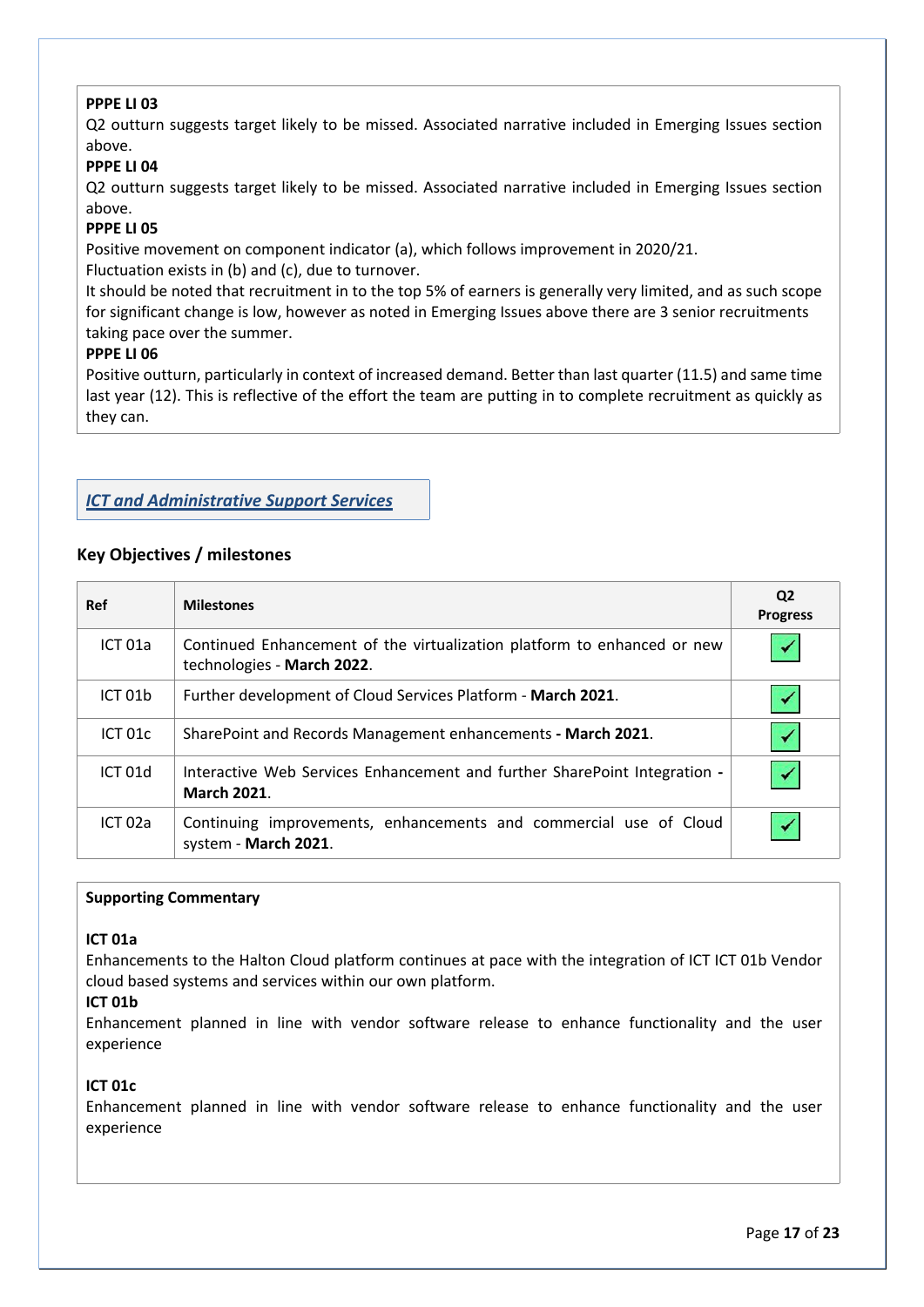# **ICT 01d**

Enhancement planned in line with vendor software release to enhance functionality and the user experience

# **ICT 02a**

All of the authorities' internal and external clients now successfully utilise this solution – delivering HBC services to partners, clients and internal users.

# *Key Performance Indicators*

| Ref                  | <b>Measure</b>                                                           | 20/21<br>Actual | 21/22<br><b>Target</b> | Q <sub>2</sub><br>Actual | Q <sub>2</sub><br><b>Progress</b> | <b>Direction of travel</b> |
|----------------------|--------------------------------------------------------------------------|-----------------|------------------------|--------------------------|-----------------------------------|----------------------------|
| ICT LI01             | Average availability of the<br>Council's operational servers<br>$(\%).$  | 100             | 99.00                  | 99%                      |                                   |                            |
| ICT LIO <sub>2</sub> | Average availability of the<br>Councils WAN infrastructure<br>(%).       | 100             | 99.00                  | 100%                     |                                   |                            |
| ICT LI03             | School Support SLA: % of calls<br>responded to within agreed<br>target*: |                 |                        |                          |                                   |                            |
|                      | a) Priority 1                                                            | 100             | 85.00                  | 85%                      |                                   |                            |
|                      | Priority 2<br>b)                                                         | 100             | 90.00                  | 90%                      |                                   |                            |
|                      | Priority 3<br>C)                                                         | 100             | 90.00                  | 95%                      |                                   |                            |
|                      | d)<br>Priority 4                                                         | 100             | 95.00                  | 95%                      |                                   |                            |
|                      |                                                                          |                 |                        |                          |                                   |                            |

## **ICT LI01**

Remains in line with target, linked to Halton Cloud Data Centre configuration. A real achievement given the considerable levels of work undertaken over this period mainly out of hours.

## **ICT LI02**

Remains in line with target. Inclusive of planned down time. Especially during these times when connectivity to the centre is key.

## **ICT LI 03**

Again, this has been an unusual time with schools impacted by the pandemic and the support required changing on a daily basis with issues also changing on a daily basis. The move to online learning has now impacted the schools especially those that would not upgrade their data connections due to cost, again the Schools and importantly the Corporate teams have worked hard to support any issues that may arise.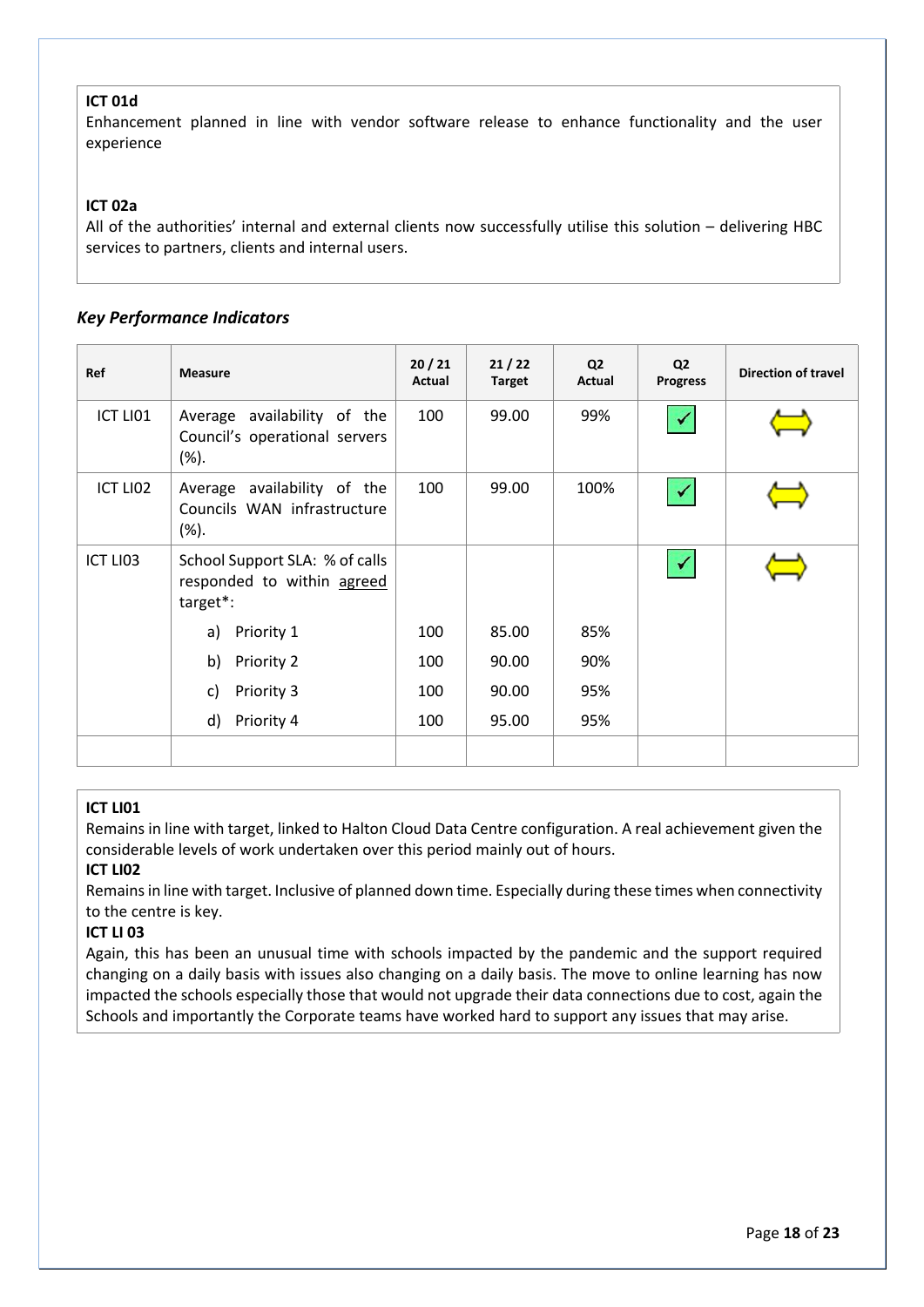# *Legal & Democracy*

# **Key Objectives / milestones**

| <b>Ref</b>        | <b>Milestones</b>                                                                                      | Q <sub>2</sub><br><b>Progress</b> |
|-------------------|--------------------------------------------------------------------------------------------------------|-----------------------------------|
| LD 01             | Review constitution - May 2021.                                                                        |                                   |
| LD <sub>02a</sub> | To ensure that all members have been given the opportunity of a having a MAP<br>meeting where desired. |                                   |
| LD <sub>02b</sub> | To induct all new members by October 2021.                                                             |                                   |

# **Supporting Commentary LD 01** The revised Constitution has been approved.

**LD 02a** All members are offered a MAP meeting. **LD 02b** All new Members have been inducted.

# *Key Performance Indicators*

| Ref                                                                                                                                                                                                     | <b>Measure</b>                                                                                                                                               | 20/21<br>Actual | 21/22<br><b>Target</b> | Q <sub>2</sub><br>Actual | <b>Q2</b><br><b>Progress</b> | <b>Direction</b><br>of travel |
|---------------------------------------------------------------------------------------------------------------------------------------------------------------------------------------------------------|--------------------------------------------------------------------------------------------------------------------------------------------------------------|-----------------|------------------------|--------------------------|------------------------------|-------------------------------|
| LD LI 01                                                                                                                                                                                                | No. Of Members with Personal<br>Development Plans (56 Total).                                                                                                | 56<br>(100%)    | 54                     | 48<br>89%                |                              |                               |
| LD LI 03                                                                                                                                                                                                | Average Time taken to issue<br>prosecutions from receipt of full<br>instructions (working days).                                                             | 10<br>(Days)    | 10<br>(Days)           | 10<br>(Days)             |                              |                               |
| LD LI 04                                                                                                                                                                                                | Average time taken to file<br>application for Care proceedings<br>at Court from receipt of all<br>written evidence from client<br>department (working days). | 3<br>(Days)     | 3<br>(Days)            | 3<br>(Days)              |                              |                               |
| LD LI 05                                                                                                                                                                                                | % of Executive Board minutes<br>published within 5 working days<br>after the meeting.                                                                        | 100%            | 100%                   | 100%                     |                              |                               |
| <b>Supporting Commentary</b><br>LD LI 01<br>All newly elected Members have been offered a PDP.<br>LD LI 03 - LD LI 05<br>All newly elected Members have been offered a PDP.<br>The target has been met. |                                                                                                                                                              |                 |                        |                          |                              |                               |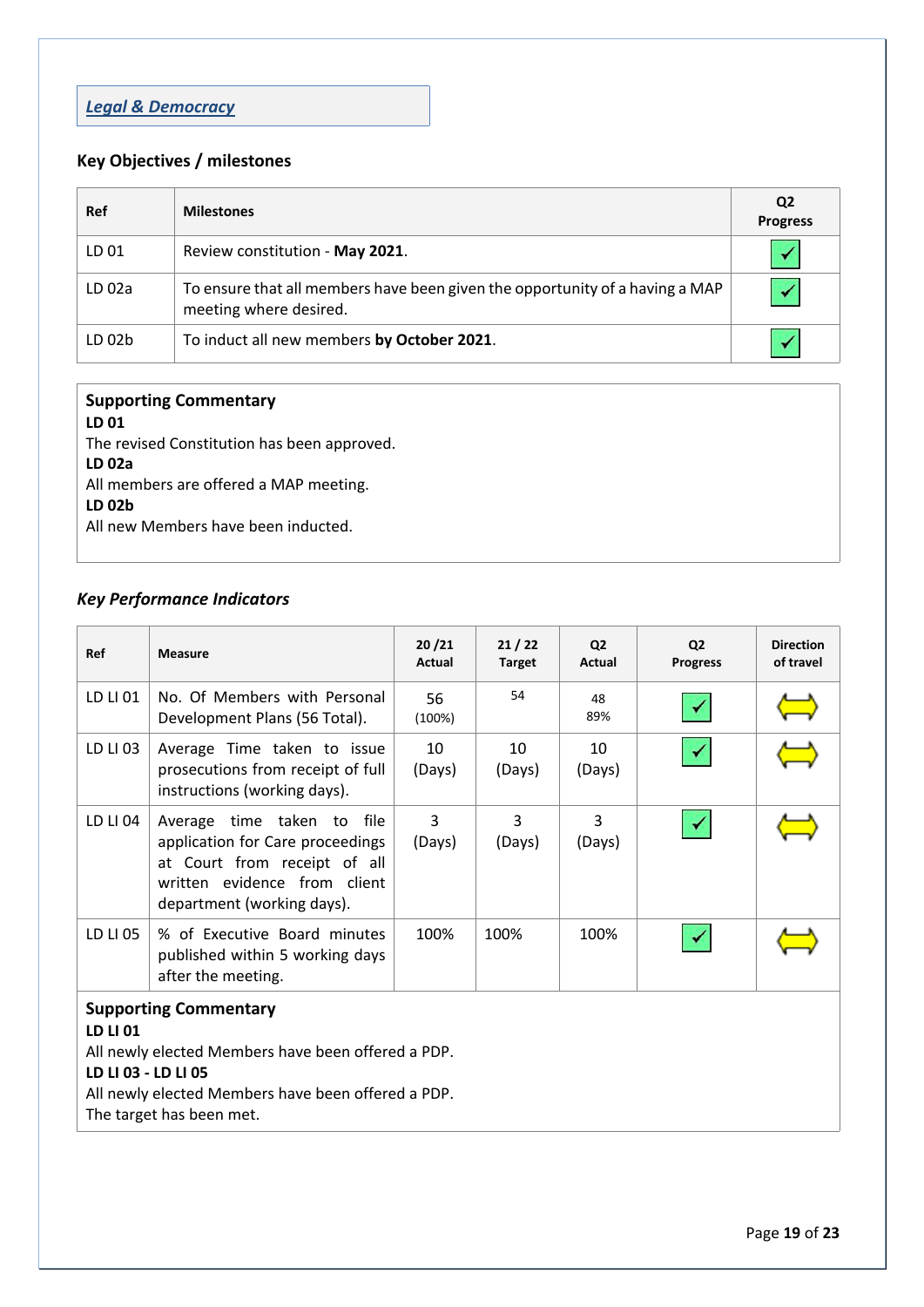# *Community & Environment*

# **Key Objectives / milestones**

| Ref     | <b>Milestones</b>                                                                                 | Q2<br><b>Progress</b> |
|---------|---------------------------------------------------------------------------------------------------|-----------------------|
| CE 0 1a | Deliver a promotion and educational campaign (school meals) - September 2021 and<br>January 2022. | TBC.                  |

| <b>Supporting Commentary</b>     |  |
|----------------------------------|--|
| $\mathsf{T}\mathsf{B}\mathsf{C}$ |  |

# *Key Performance Indicators*

| Ref             | <b>Measure</b>                                                                    | 20/21<br>Actual     | 21/22<br><b>Target</b> | Q <sub>2</sub><br>Actual | Q <sub>2</sub><br><b>Progress</b> | <b>Direction</b><br>of travel |
|-----------------|-----------------------------------------------------------------------------------|---------------------|------------------------|--------------------------|-----------------------------------|-------------------------------|
| <b>CE LI 01</b> | % Take up of free school meals<br>to those who are eligible<br>Primary Schools.   | Data<br>unavailable | 75%                    | TBC                      |                                   |                               |
| <b>CE LI 02</b> | % Take up of free school meals<br>to those who are eligible<br>Secondary Schools. | Data<br>unavailable | 60%                    | TBC.                     |                                   |                               |
| <b>CE LI 03</b> | Take up of school lunches $(\%)$ -<br>primary schools.                            | Data<br>unavailable | 60%                    | TBC.                     |                                   |                               |
| <b>CE LI 04</b> | Take up of school lunches $(\%)$ -<br>secondary schools.                          | Data<br>unavailable | 50%                    | <b>TBC</b>               |                                   |                               |

# *Property Services*

# **Key Objectives / milestones**

| Ref     | <b>Milestones</b>                                                                                       | Q <sub>2</sub><br><b>Progress</b> |
|---------|---------------------------------------------------------------------------------------------------------|-----------------------------------|
| EEP 02a | Proposed new Leisure Centre, Moor Lane- Commence works on site by 31 <sup>st</sup> March<br>2022        | $\mathsf{U}$                      |
| EEP 02b | Crow Wood Lane, Assisted residential development- commence on site by 31 <sup>st</sup><br>December 2021 | $\boldsymbol{\mathsf{x}}$         |
| EEP 02c | Deliver agreed programmed maintenance programme to Corporate Buildings by 31st<br><b>March 2022.</b>    |                                   |
| EEP02d  | Deliver agreed programmed maintenance programme to schools by 31 <sup>st</sup> March 2022.              |                                   |
| EEP 02e | Deliver agreed decarbonisation works to Stadium by 31 <sup>st</sup> December 2021.                      | $\mathbf x$                       |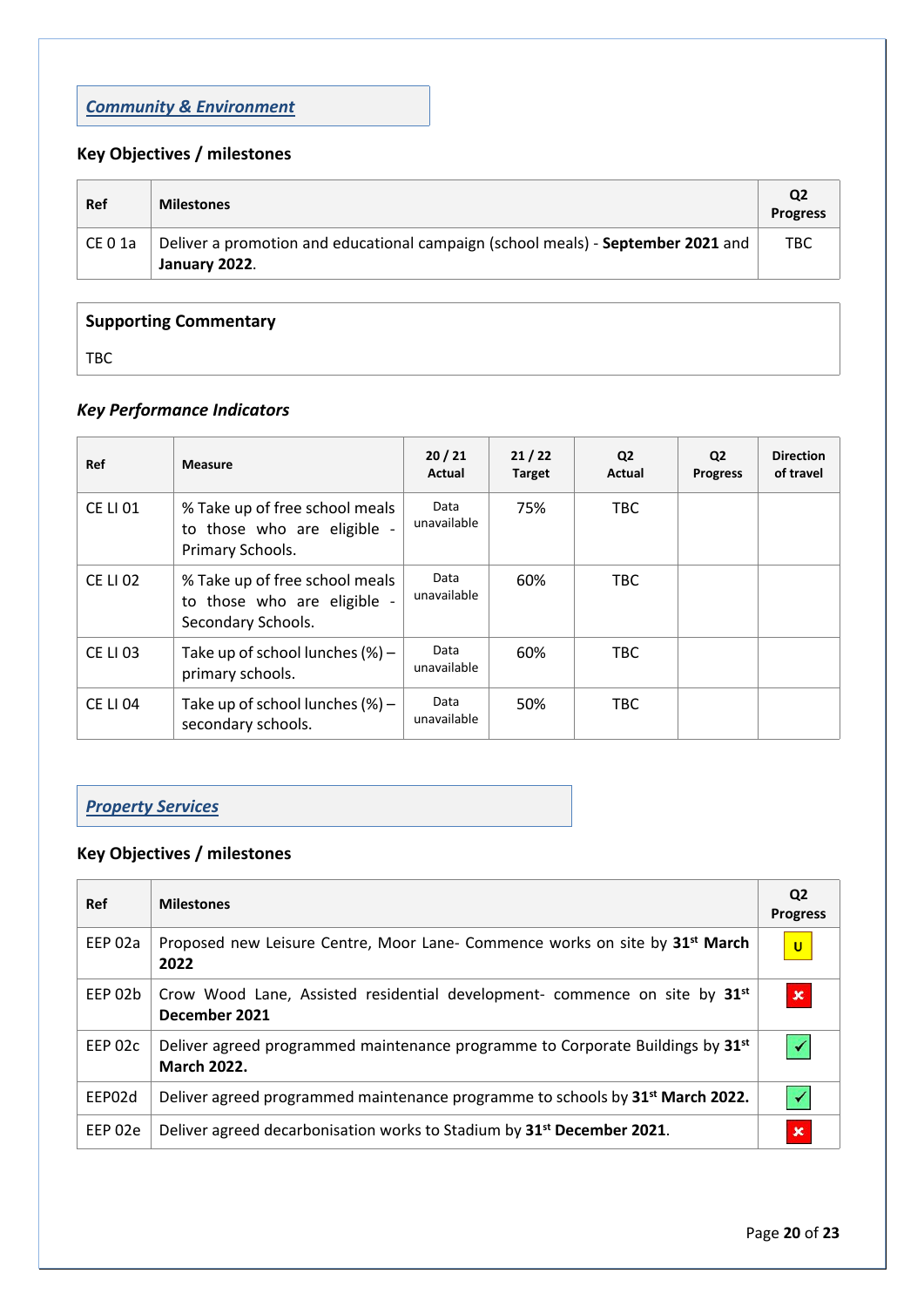# **EEP 02a**

The CPO Process is on-going. All objections have been withdrawn. We are now just waiting for the planning inspectorate to confirm the CPO. The existing tenants have found alternative locations and are working to vacate site by Spring 2022.

# **EEP 02b**

The project has currently been put on hold by Commissioning as such this milestone will not be achieved. **EEP 02c**

The programmed maintenance programme to corporate building is progressing and it is anticipated that the available budget will all be spent by year end.

# **EEP02d**

The programmed maintenance programme to schools is progressing well, there are 18 separate projects on the programme, 10 of which have been completed across the summer period, the remaining projects are due to be completed by year end.

# **EEP 02e**

The works are currently on site and progressing well, however the delivery of the air source heat units has been significantly delayed as a result of current demand so that element of the work will not be completed by December 31st.

# *Key Performance Indicators*

| Ref              | <b>Measure</b>                                                                                                                                  | 20/21<br><b>Actual</b>                          | 21/22<br><b>Target</b>                                                                          | Q <sub>2</sub><br>Actual                        | Q <sub>2</sub><br><b>Progres</b><br>s   | <b>Direction</b><br>of travel |
|------------------|-------------------------------------------------------------------------------------------------------------------------------------------------|-------------------------------------------------|-------------------------------------------------------------------------------------------------|-------------------------------------------------|-----------------------------------------|-------------------------------|
| FFP LI 01        | Greenhouse<br>(GHG)<br>gas<br>emissions indicator<br>(Tonnes<br>$CO2e$ ).                                                                       | 11354                                           | 11240                                                                                           | n/a                                             | $\mathbf{U}$                            | n/a                           |
| <b>EEP LI 02</b> | Capital receipts                                                                                                                                | £614,532,<br>82% of the<br>target<br>achieved   | £1.5m based on<br>an estimate for<br>the amount and<br>timing of<br>receipts as at<br>20/5/2021 | £280,000                                        | 19% of<br>the<br>target<br>$\mathbf{U}$ |                               |
| <b>EEP LI 03</b> | Commercial and investment<br>portfolio - rent receivable<br>against the budget to monitor<br>receipt of income of rents and<br>service charges. | Investment<br>£39,325<br>Commercial<br>£319,573 | Investment<br>£44,740<br>Commercial<br>£609,270                                                 | Investment<br>£22,150<br>Commercial<br>£164,706 | 27% of<br>the<br>target                 |                               |
| <b>EEP LI 04</b> | Occupancy<br>οf<br>rates<br>commercial<br>and investment<br>portfolio.                                                                          | 100 %<br>Investment<br>90%<br>commercial        | 100 %<br>Investment 90%<br>commercial                                                           | 100 %<br>Investment<br>90%<br>commercial        | $\checkmark$                            |                               |
| <b>EEP LI 05</b> | Occupancy of Widnes Market<br>Hall.                                                                                                             | 93%                                             | 94%                                                                                             | 97%                                             | $\checkmark$                            |                               |
| EEP LI 06        | Office<br>Unit<br>Costs<br>accommodation<br>space<br>(reported annually).                                                                       | 1069sqm                                         | 1058sqm                                                                                         | n/a                                             | $\mathbf{U}$                            | n/a                           |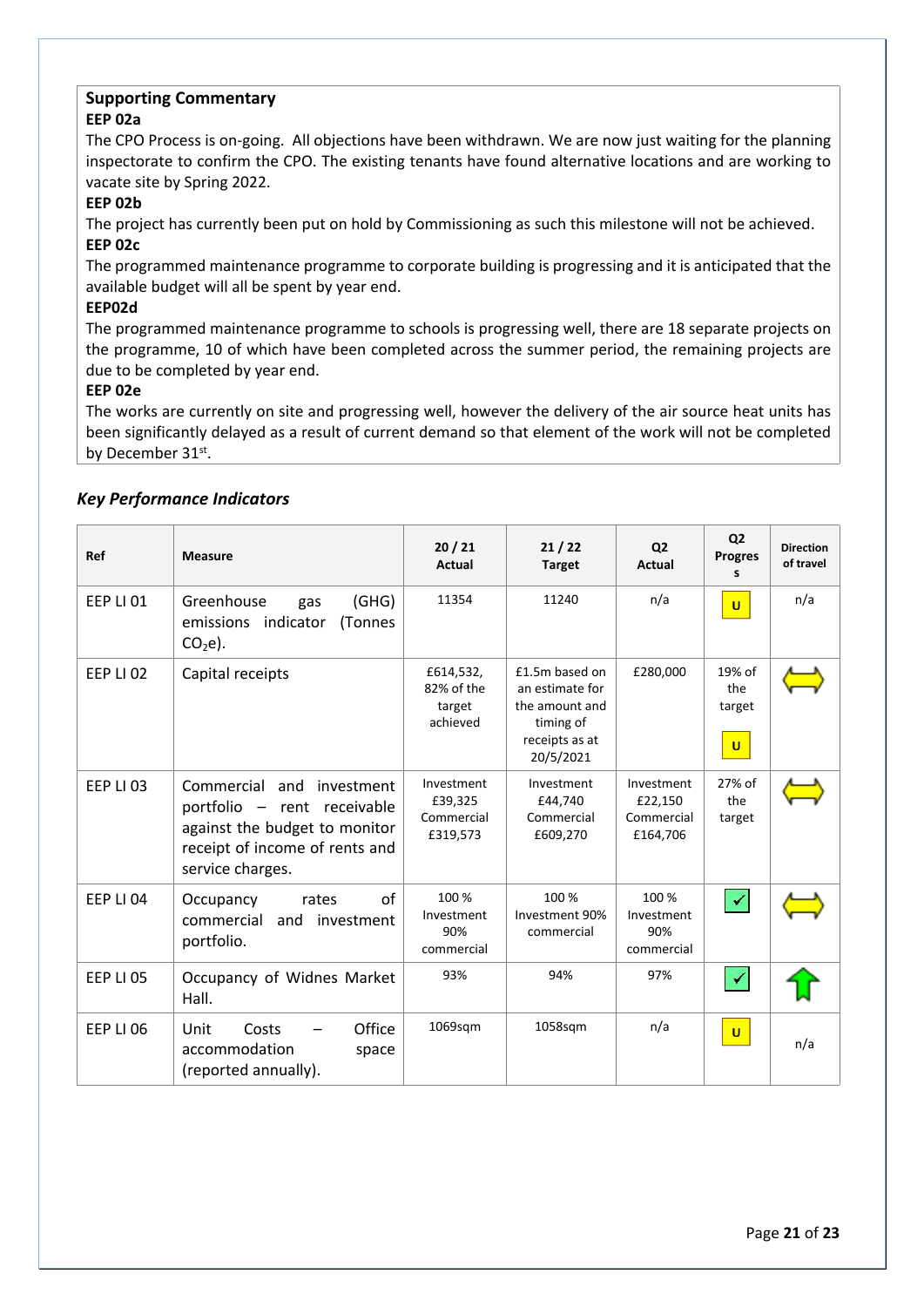# **Supporting Commentary EEP LI 01**

The figures are collated annually and therefore interim updates are not possible.

CO2 emissions for 2020/21 amounted to 9770 which equated to a 13.9% overall reduction from 2019/20. Energy consumption in buildings actually fell by 7.6%, but with reductions in each of the other sectors together with a reduction in the kw/h-CO2 conversion factor due to the increasing mix of renewal energy being generated the overall  $CO<sub>2</sub>$  emissions have reduced by almost 14%.

COVID has had a significant impact on CO2 emissions in 2020/21 with reductions across all sectors. Clearly the majority of staff have been homeworking and many buildings were closed for a period of time during lockdown. Fleet transport and business mileage were also significantly down due to homeworking.

The breakdown is asfollows:- School Buildings 2798t, Corporate buildings 4385t, Unmetered supply 1502t, Fleet Transport 937t, & Business Mileage 148t. The target for 2021/22 has been set at 9672 tonnes CO<sub>2</sub>e, a 1% reduction, this will be difficult to achieve given the very unusual circumstances in 2020/21 as a result of COVID.

# **EEP LI 02**

Two completions during Q2, 4/5 Dock Rd Widnes and land sold to Aldi at Green Oaks Way Widnes Transactions underway of Linner Cottage and outbuildings and yard, Widnes; 67 Edinburgh Road Widnes, land Croft St Widnes is a new lease.

# **EEP LI 03**

The income received has been affected by request from a number of occupiers for further rent holidays and non-payment of rent due to Covid situation. Asset management are working with colleagues in income recovery. The tenant of no 5 Granville Street has vacated and the unit is on the market. Other vacant units are, 6 Church Street Runcorn to be used for HPIJ and the former Frankie and Bennies unit at the Hive. It is unlikely that the units will be re-let until Q3. It is uncertain whether the income target will be achieved by Q4

# **EEP LI 04**

There are 8 vacant properties which will be on the market or unable to market until refurbishment works eg 71 High St Runcorn or clarifying planning status eg the former bus depot Moor Lane Widnes have been completed

# **EEP LI 05**

The Market management team continue to proactively engage with potential traders as a result the current rate has gone up to 97% with only 5 stalls vacant.

## **EEP LI 06**

This KPI is only reported annually therefore interim figures cannot be given

# **7.0 Financial Statements**

To be confirmed at the earliest opportunity